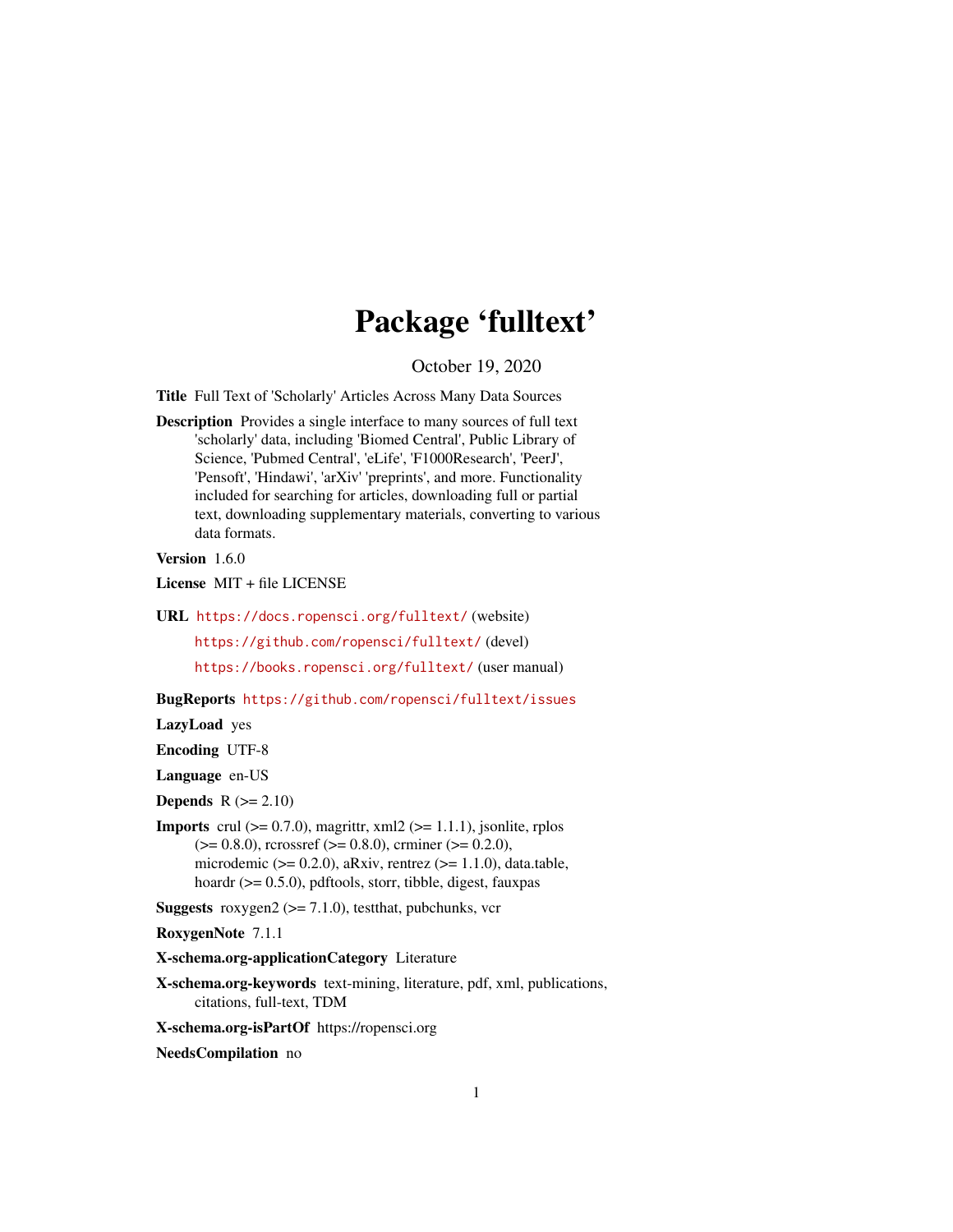<span id="page-1-0"></span>Author Scott Chamberlain [aut, cre] (<https://orcid.org/0000-0003-1444-9135>), rOpenSci [fnd] (https://ropensci.org/)

Maintainer Scott Chamberlain <myrmecocystus@gmail.com>

Repository CRAN

Date/Publication 2020-10-19 17:50:03 UTC

## R topics documented:

|       |       | 5             |
|-------|-------|---------------|
|       | cache | $\tau$        |
|       |       | -8            |
|       |       | 9             |
|       |       |               |
|       |       |               |
|       |       |               |
|       |       |               |
|       |       |               |
|       |       |               |
|       |       |               |
|       |       |               |
|       |       | 28            |
|       |       |               |
|       |       | 32            |
|       |       |               |
|       |       | <sup>36</sup> |
|       |       |               |
|       |       |               |
| Index |       | 40            |

<span id="page-1-1"></span>fulltext-package *Fulltext search and retrieval of scholarly texts.*

#### Description

fulltext is a single interface to many sources of scholarly texts. In practice, this means only ones that are legally useable. We will support sources that require authentication on a case by case basis - that is, if more than just a few people will use it, and it's not too burdensome to include, then we can include that source.

#### Manual

See https://books.ropensci.org/fulltext/ for a longer form manual for using fulltext.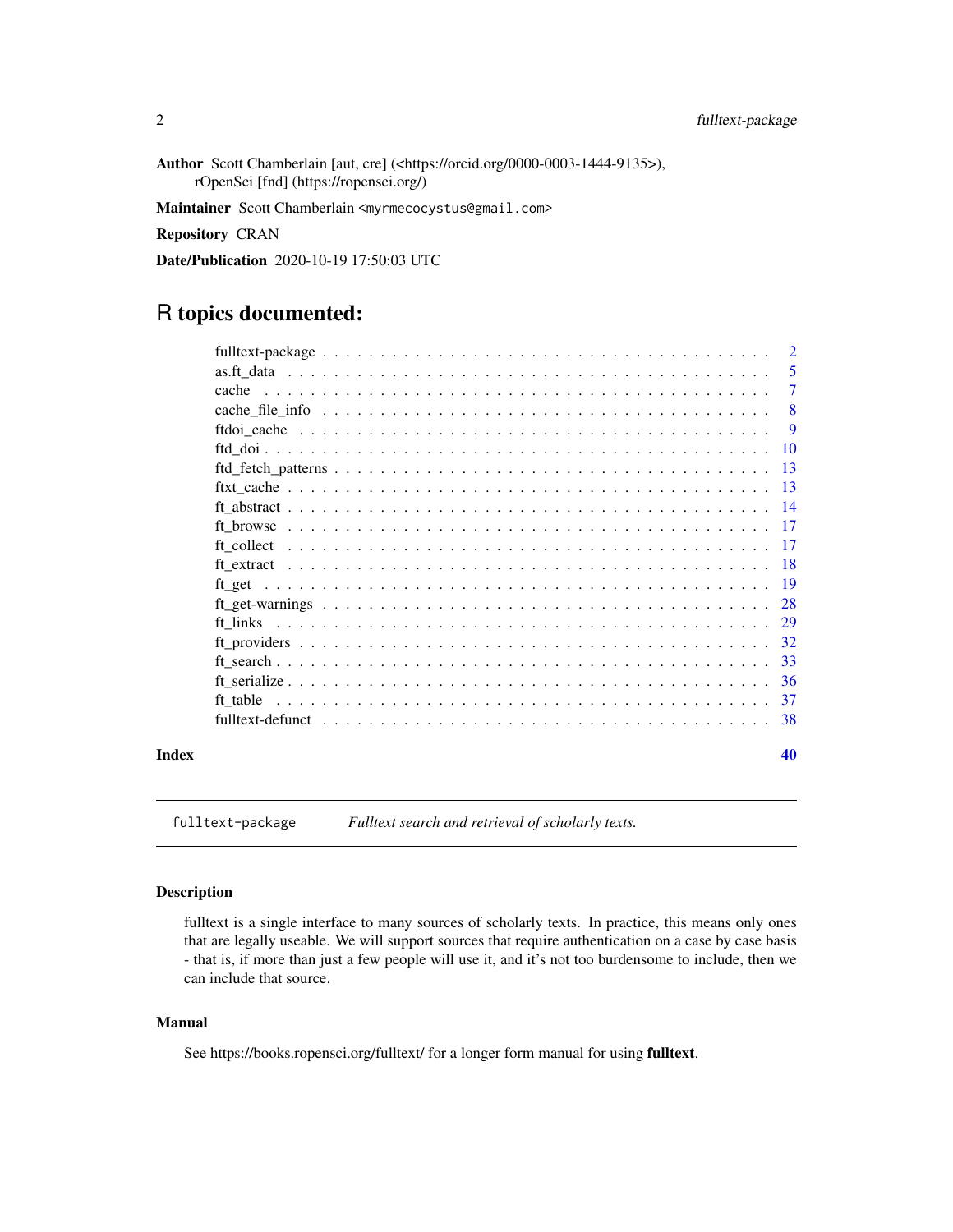#### <span id="page-2-0"></span>fulltext-package 3

#### What's included

We currently include support for search and full text retrieval for a variety of publishers. See [ft\\_search\(\)](#page-32-1) for what we include for search, and [ft\\_get\(\)](#page-18-1) for what we include for full text retrieval.

#### Use cases

The following are tasks/use cases supported:

- search [ft\\_search\(\)](#page-32-1)
- get texts [ft\\_get\(\)](#page-18-1)
- get full text links [ft\\_links\(\)](#page-28-1)
- get abstracts [ft\\_abstract\(\)](#page-13-1)
- extract text from pdfs [ft\\_extract\(\)](#page-17-1)
- serialize to different data formats [ft\\_serialize\(\)](#page-35-1)
- extract certain article sections (e.g., authors) moved to pubchunks

#### DOI delays

Beware that DOIs are not searchable via Crossref/Entrez immediately. The delay may be as much as a few days, though should be less than a day. This delay should become shorter as services improve. The point of this is that you man not find a match for a relatively new DOI (e.g., for an article published the same day). We've tried to account for this for some publishers. For example, for Crossref we search Crossref for a match for a DOI, and if none is found we attempt to retrieve the full text from the publisher directly.

#### Rate limits

Scopus: 20,000 per 7 days. See https://dev.elsevier.com/api\_key\_settings.html for rate limit information. To see what your personal rate limit details are, request verbose HTTP request output this will vary on the function you are using - see the docs for the function. See the response headers X-RateLimit-Limit, X-RateLimit-Remaining, and X-RateLimit-Reset (your limit, those requests remaining, and UTC date/time it will reset)

Microsoft: 10,000 per month, and 1 per second. There are no rate limit headers, sorry :(

PLOS: There are no known rate limits for PLOS, though if you do hit something let us know.

Crossref: From time to time Crossref needs to impose rate limits to ensure that the free API is usable by all. Any rate limits that are in effect will be advertised in the X-Rate-Limit-Limit and X-Rate-Limit-Interval HTTP headers. This boils down to: they allow X number of requests per some time period. The numbers can change so we can't give a rate limit that will always be in effect. If you're curious pass in verbose = TRUE to your function call, and you'll get headers that will display these rate limits. See also **Authentication**.

Semantic Scholar: Not documented in their docs, and no response headers given. At time of this writing (2020-07-01) the rate limit is: 100 requests per 5-minutes per IP address. or 20 requests per min. Note that this rate limit may change.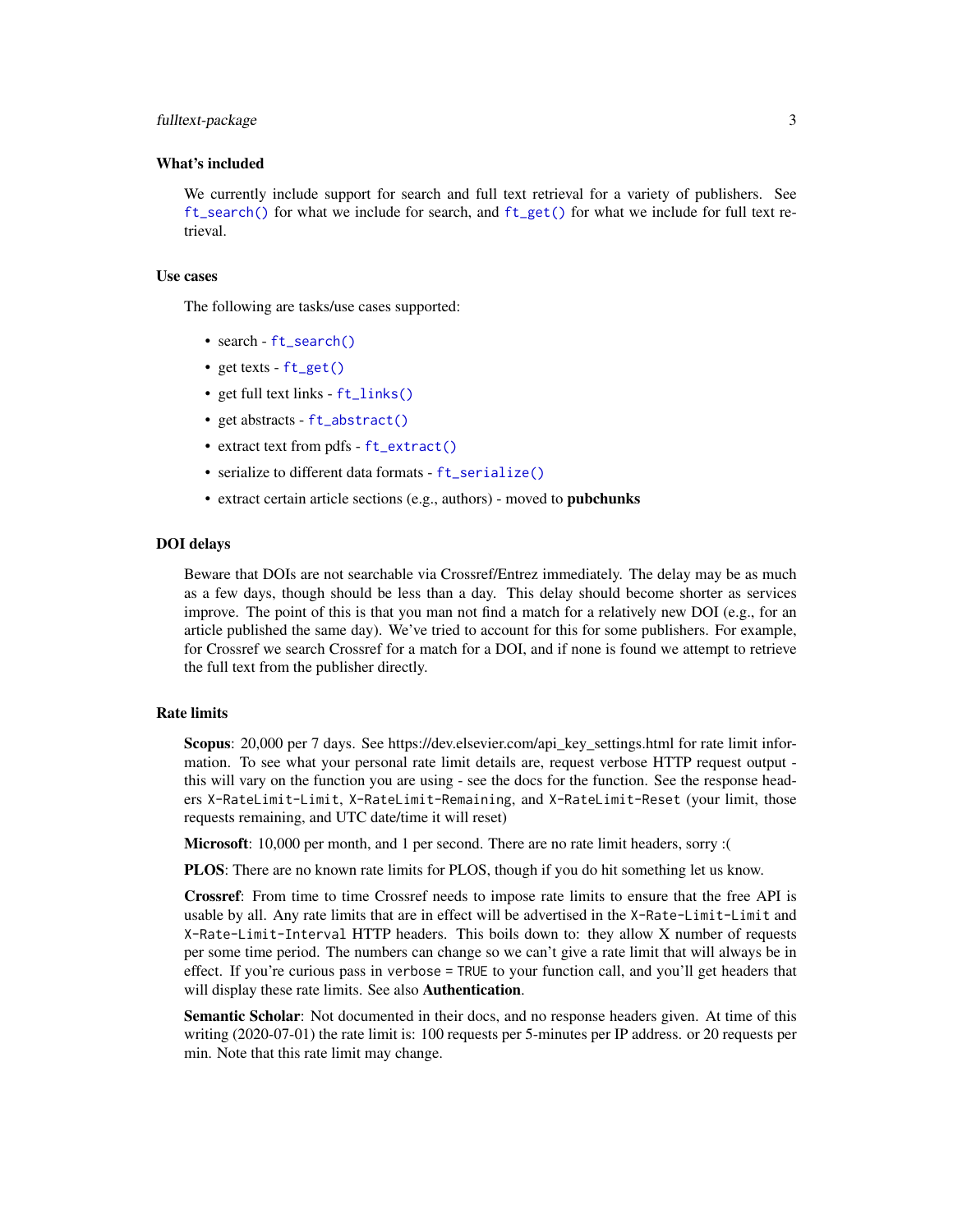#### <span id="page-3-0"></span>Authentication

BMC: BMC is integrated into Springer Publishers now, and that API requires an API key. Get your key by signing up at https://dev.springer.com/, then you'll get a key. Pass the key to a named parameter key to bmcopts. Or, save your key in your .Renviron file as SPRINGER\_KEY, and we'll read it in for you, and you don't have to pass in anything.

Scopus: Scopus requires two things: an API key and your institution must have access. For the API key, go to https://dev.elsevier.com/index.html, register for an account, then when you're in your account, create an API key. Pass in as variable key to scopusopts, or store your key under the name ELSEVIER\_SCOPUS\_KEY as an environment variable in .Renviron, and we'll read it in for you. See [Startup](#page-0-0) for help. For the institution access go to a browser and see if you have access to the journal(s) you want. If you don't have access in a browser you probably won't have access via this package. If you aren't physically at your institution you will likely need to be on a VPN or similar and eventually require correct proxy settings, so that your IP address is in the range that the two publishers are accepting for that institution. It might be, that the API access seems to work even while in the wrong IP range or have wrong proxy settings, but you are not able to see the abstracts, they will be empty. By using the currect curl options into the calls to ft\_search or ft\_abstracts even the most complex proxy including authentication should work. As an example:

```
opts <- list(key="your-scopus-key")
ft\_abstract(x = dois, from = "scopus", scopusopts = opts,proxy="proxy-ip-address",
 proxyport=your-proxy-port,
 proxyuserpwd="username:password", # often the same as your windows login
 proxyauth=8) # ntlm - authentication
```
ScienceDirect: Elsevier ScienceDirect requires two things: an API key and your institution must have access. For the API key, go to https://dev.elsevier.com/index.html, register for an account, then when you're in your account, create an API key that is allowed to access the TDM API (must accept their TDM policy). Pass in as variable key to sciencedirectopts, or store your key under the name ELSEVIER\_TDM\_KEY as an environment variable in .Renviron, and we'll read it in for you. See [Startup](#page-0-0) for help. For the institution access go to a browser and see if you have access to the journal(s) you want. If you don't have access in a browser you probably won't have access via this package. If you aren't physically at your institution you will likely need to be on a VPN or similar so that your IP address is in the range that the publisher is accepting for that institution.

Microsoft: Get a key by creating an Azure account then request a key for Academic Knowledge API within Cognitive Services. Store it as an environment variable in your .Renviron file - see [Startup](#page-0-0) for help. Pass your API key into maopts as a named element in a list like list(key = Sys.getenv('MICROSOFT\_ACADEMIC\_KEY'))

Crossref: Crossref encourages requests with contact information (an email address) and will forward you to a dedicated API cluster for improved performance when you share your email address with them. https://github.com/CrossRef/rest-api-doc#good-manners–more-reliable-service To pass your email address to Crossref via this client, store it as an environment variable in .Renviron like crossref\_email = name@example.com

Crossref TDM: TDM = "Text and Data Mining". This applies to the few publishers - Wiley and Elsevier - that are part of this program (TDM). When using [ft\\_get\(\)](#page-18-1), and you want to get papers from these two publishers, you'll need two things: (1) an API key for the Crossref TDM. Go to https://apps.crossref.org/clickthrough/researchers and you'll be asked to login with your ORCID. If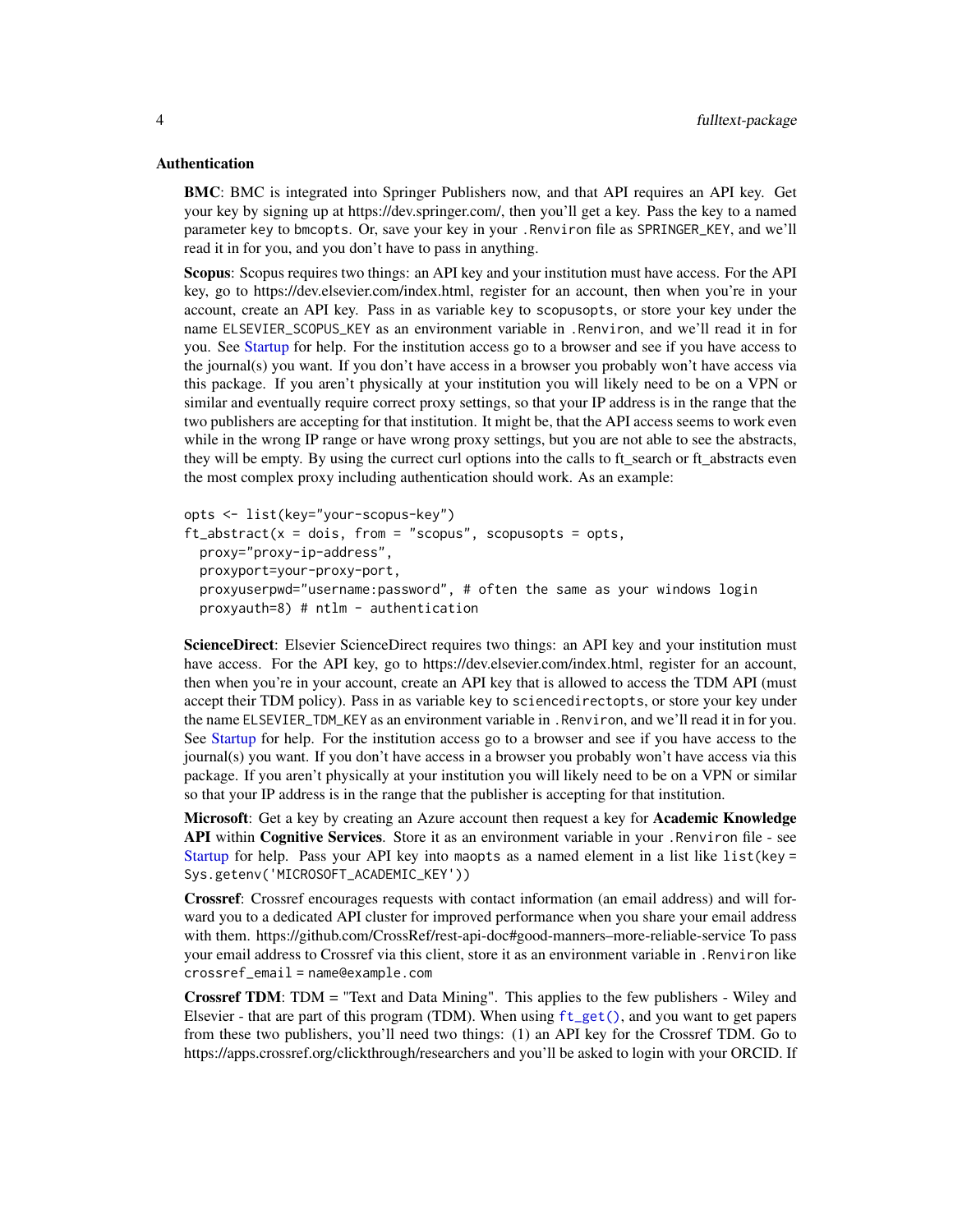<span id="page-4-0"></span>you don't have an ORCID go to https://orcid.org/ and get one. After logging in with your ORCID, click on the "API token" tag and grab your API key. Put your API key in .Renviron file or similar (e.g. .zshrc or .bash\_profile, etc.) with the entry CROSSREF\_TDM=yourkey. We'll look for the environment variable CROSSREF\_TDM within this package. See http://tdmsupport.crossref.org/ for more information on the Crossref TDM program. (2) Your institution needs to have access to the journal you're requesting papers from. If you're not sure about this just go to a browser and see if you have access to the journal(s) you want. If you don't have access in a browser you probably won't have access via this package. If you aren't physically at your institution you will likely need to be on a VPN or similar so that your IP address is in the range that the two publishers are accepting for that institution. Also talk to your librarian if you aren't sure about access or have questions about it. In some cases, you may also need to request that Elsevier removes a "fence" for your institution that is, your institution has access to XYZ journal(s), but they don't yet allow programmatic access. This has happened at least a few times that I know of.

Entrez: NCBI limits users to making only 3 requests per second. But, users who register for an API key are able to make up to ten requests per second. Getting a key is simple; register for a "my ncbi" account then click on a button in the account settings page. Once you have an API key, you can pass it as the argument api\_key to entrezopts in both [ft\\_get\(\)](#page-18-1) and [ft\\_search\(\)](#page-32-1). However, we advise you use environment variables instead as they are more secure. To do that you can set an environment variable for the current R session like Sys.setenv(ENTREZ\_KEY="yourkey") OR better yet set it in your .Renviron or equivalent file with an entry like ENTREZ\_KEY=yourkey so that it is used across R sessions.

No authentication needed for PLOS, eLife, arxiv, biorxiv, Euro PMC

Let us know if you run into trouble with authentication.

#### Feedback

Let us know what you think at https://github.com/ropensci/fulltext/issues

#### Author(s)

Scott Chamberlain Will Pearse Helge Knüttel

<span id="page-4-1"></span>as.ft\_data *Coerce directory of papers to ft\_data object*

#### Description

create the same object that [ft\\_get\(\)](#page-18-1) outputs from your cached files - without having to run [ft\\_get\(\)](#page-18-1) again

#### Usage

as.ft\_data(path = NULL)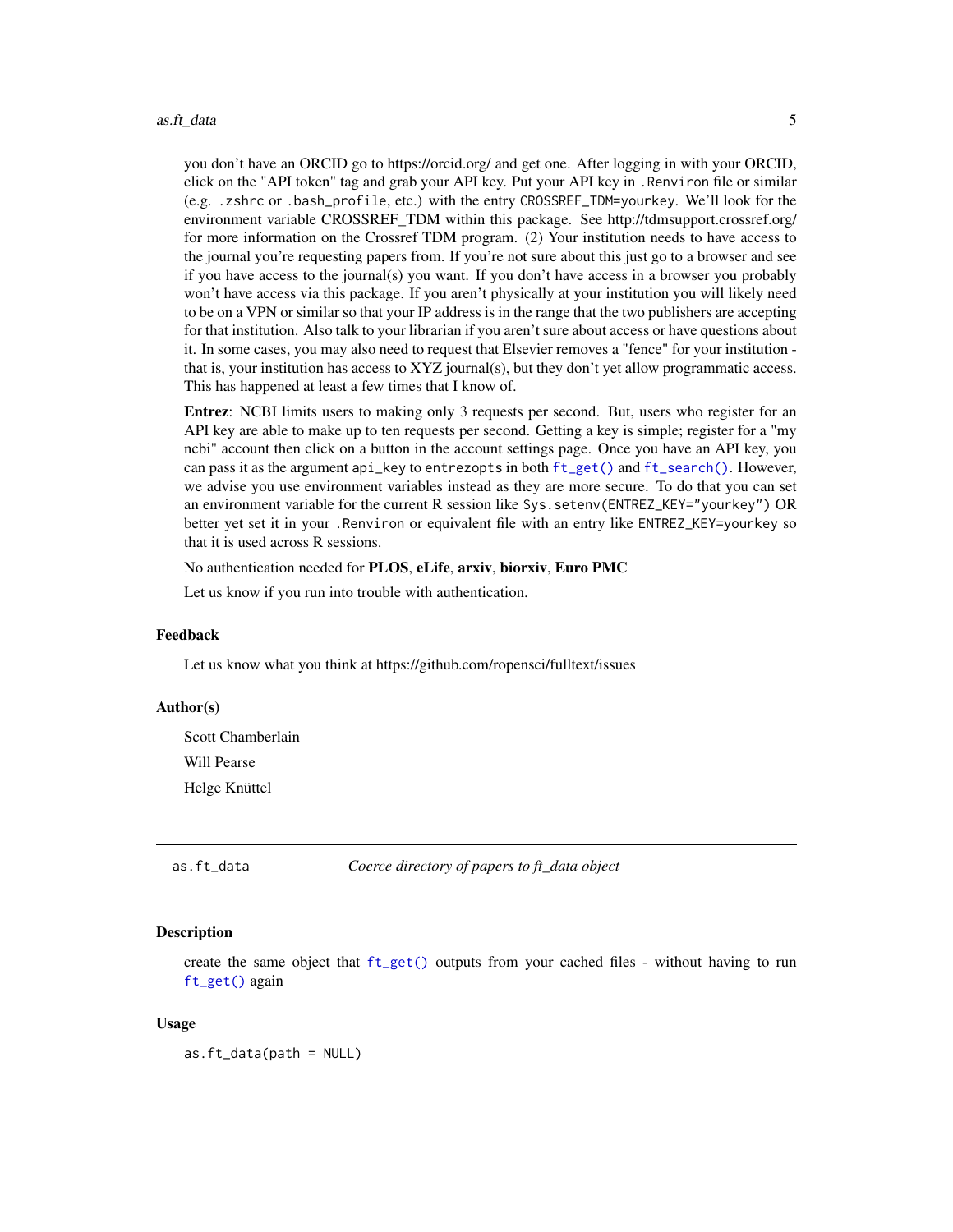#### <span id="page-5-0"></span>**Arguments**

path cache path. if not given, we use the default cache path. Default: NULL

#### Details

We use an internal store of identifiers to keep track of files. These identifiers are in the output of [ft\\_get\(\)](#page-18-1) and you can see them in that output. If a file does not have a matching entry in our index of files (e.g., if you drop a file into the cache location as in the example below), then we assign it an index based on the file path; we'd ideally use an article DOI or similar but we can not safely retrieve it with just a file path.

#### Value

an object of class ft\_data

#### See Also

[ft\\_get\(\)](#page-18-1)

#### Examples

```
# put a file in the cache in case there aren't any
dir <- file.path(tempdir(), "testing")
dir.create(dir)
file <- system.file("examples", "elife.xml", package = "fulltext")
writeLines(readLines(file), tempfile(tmpdir = dir, fileext = ".xml"))
# call as.ft_data
x \leftarrow as.fit_data(path = dir)# output lives underneath a special list index "cached"
# representing already present files
x$cached
## Not run:
# collect chunks
if (requireNamespace("pubchunks")) {
  library(pubchunks)
  res <- ft_collect(x)
  pub_chunks(res, c("doi", "title")) %>% pub_tabularize()
}
## End(Not run)
```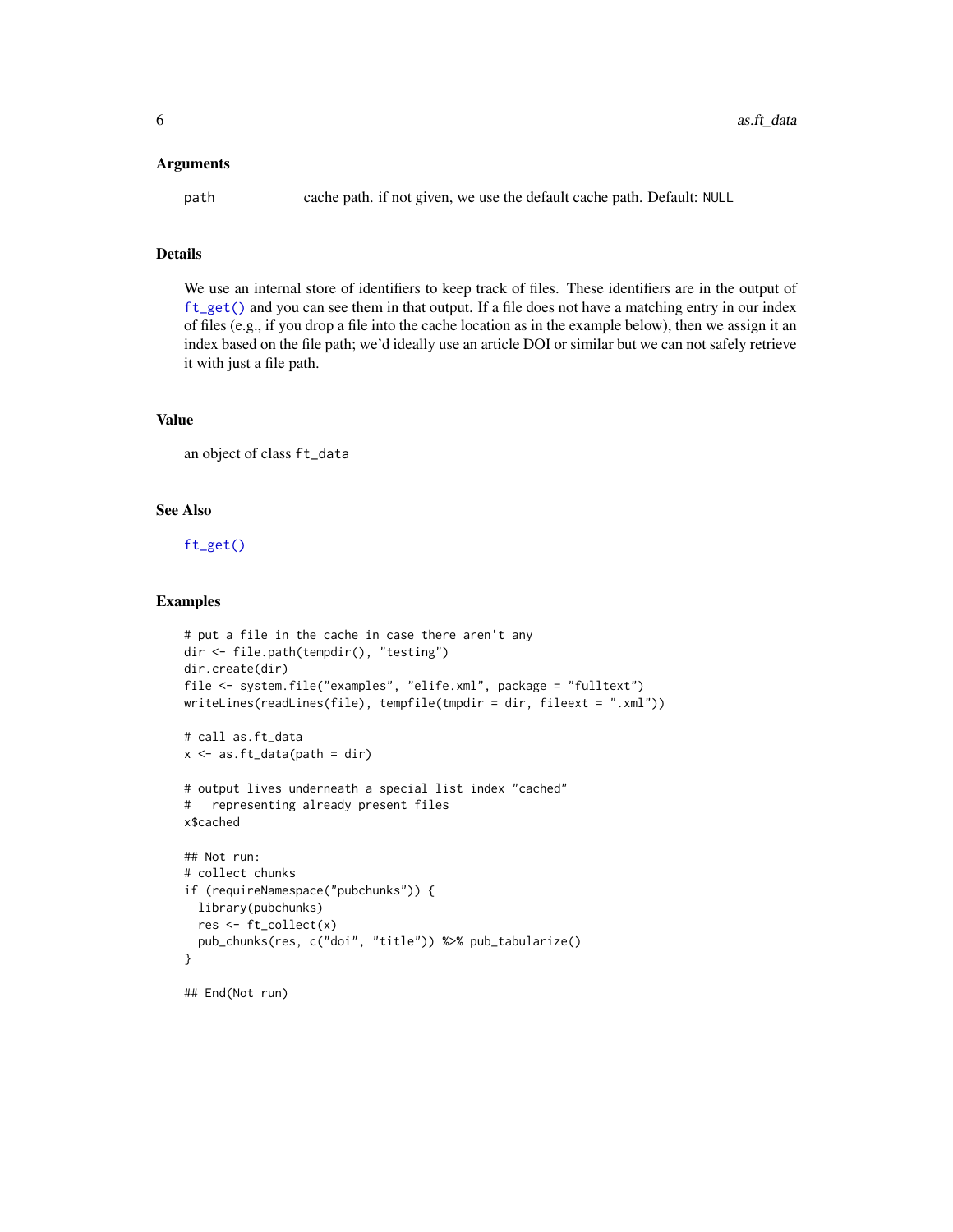<span id="page-6-1"></span><span id="page-6-0"></span>

#### <span id="page-6-2"></span>Description

Set or get cache options

#### Usage

```
cache_options_set(
  path = "fulltext",
 backend = "ext",
  overwrite = FALSE,
  full_path = NULL
)
```
cache\_options\_get()

## Arguments

| path      | (character) End of directory path. Default: "fulltext". See Details. |
|-----------|----------------------------------------------------------------------|
| backend   | (character) Only "ext" supported for now.                            |
| overwrite | (logical) overwrite cached file or not. Default: FALSE               |
| full_path | (character) Full cache path. If given path is ignored.               |

#### Value

both functions return the cache options in a named list

#### Managing cached files

The dafault cache directory is paste0(rappdirs::user\_cache\_dir(),"/R/fulltext"), but you can set your own path using cache\_path\_set()

You can alternatively set the entire cache path with the full\_path parameter.

You can only pass path or full\_path - but not both.

cache\_delete only accepts 1 file name, while cache\_delete\_all doesn't accept any names, but deletes all files. For deleting many specific files, use cache\_delete in a [lapply\(\)](#page-0-0) type call

#### See Also

[ftxt\\_cache,](#page-12-1) [cache\\_file\\_info\(\)](#page-7-1)

Other caching-functions: [cache\\_file\\_info\(](#page-7-1)), [ftxt\\_cache](#page-12-1)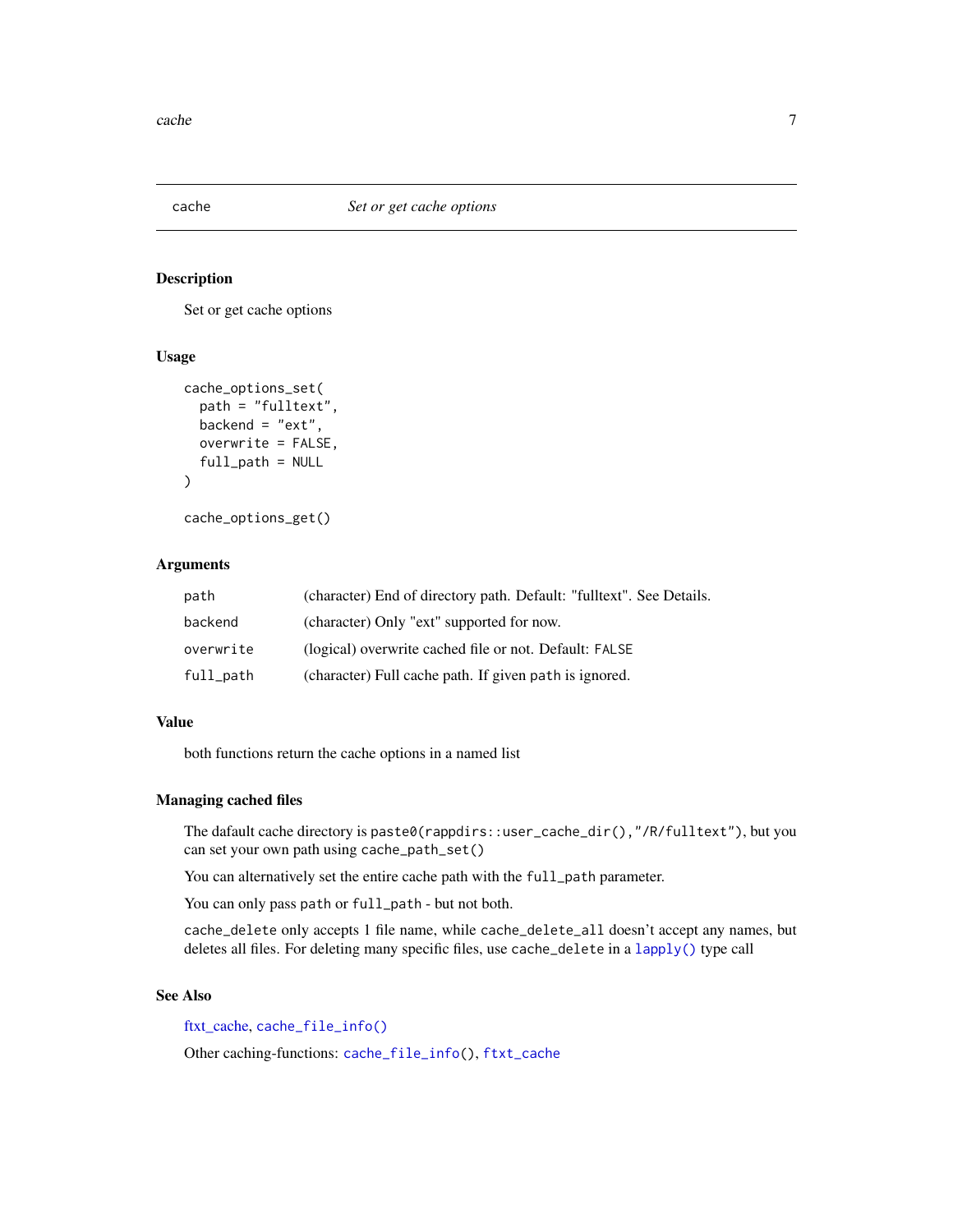#### <span id="page-7-0"></span>Examples

```
## Not run:
cache_options_get()
cache_options_set(path = "foobar")
cache_options_get()
# set full path
path <- tempdir()
cache_options_set(full_path = path)
cache_options_get()
## End(Not run)
```
<span id="page-7-1"></span>cache\_file\_info *Get information on possibly bad files in your cache*

#### Description

Get information on possibly bad files in your cache

#### Usage

cache\_file\_info()

#### Details

This function only identifies possibly bad files. You have to remove/delete them yourself. See example for how to do so. You can also open up your cache folder and delete them that way as well.

#### Value

list, with three elements:

- xml\_not\_valid: xml files that could not be read in with  $xml2$ : read\_xml()
- xml\_abstract\_only: xml files that only have abstracts. you can of choose to retain these if you like
- pdf\_not\_valid: pdf files that could not be read in with pdftools::pdf\_info()

#### See Also

Other caching-functions: [cache](#page-6-1), [ftxt\\_cache](#page-12-1)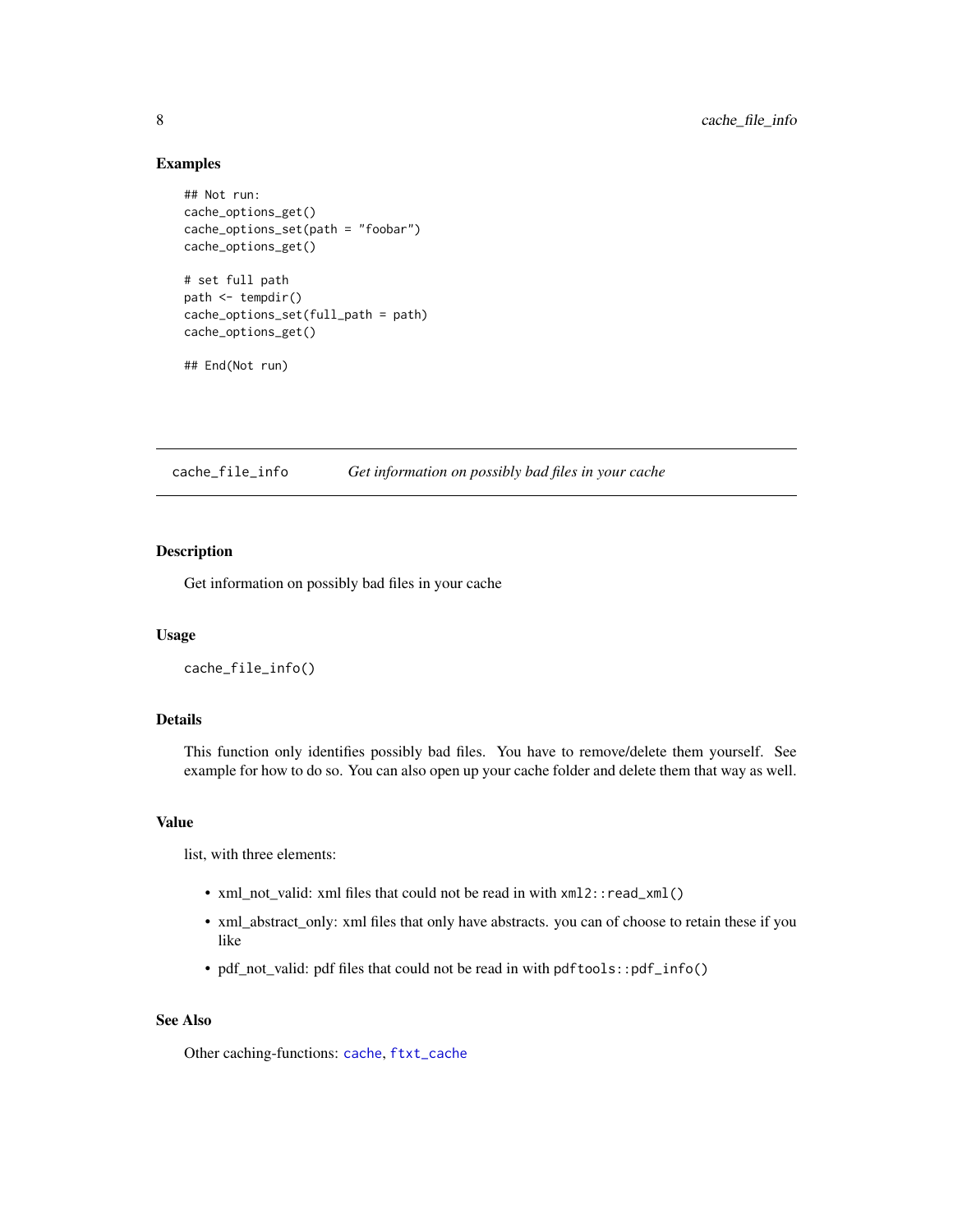#### <span id="page-8-0"></span>ftdoi\_cache 9

#### Examples

```
## Not run:
# identify likely bad files
res <- cache_file_info()
# you can remove them yourself, e.g.,
# invisible(lapply(res$xml_abstract_only, unlink))
## End(Not run)
```
<span id="page-8-1"></span>ftdoi\_cache *Caching*

#### Description

Manage cached ftdoi files with hoardr

#### Details

The dafault cache directory is paste0(rappdirs::user\_cache\_dir(),"/R/ftdoi"), but you can set your own path using cache\_path\_set()

cache\_delete only accepts 1 file name, while cache\_delete\_all doesn't accept any names, but deletes all files. For deleting many specific files, use cache\_delete in a [lapply\(\)](#page-0-0) type call

#### Useful user functions

- ftdoi\_cache\$cache\_path\_get() get cache path
- ftdoi\_cache\$cache\_path\_set() set cache path. You can set the entire path directly via the full\_path arg like ftdoi\_cache\$cache\_path\_set(full\_path = "your/path")
- ftdoi\_cache\$list() returns a character vector of full path file names
- ftdoi\_cache\$files() returns file objects with metadata
- ftdoi\_cache\$details() returns files with details
- ftdoi\_cache\$delete() delete specific files
- ftdoi\_cache\$delete\_all() delete all files, returns nothing

#### See Also

Other ftdoi: [ftd\\_doi\(](#page-9-1)), [ftd\\_fetch\\_patterns\(](#page-12-2)), [ftd\\_members\(](#page-0-0)), [ftd\\_prefixes\(](#page-0-0)), [prefix\\_local\(](#page-0-0))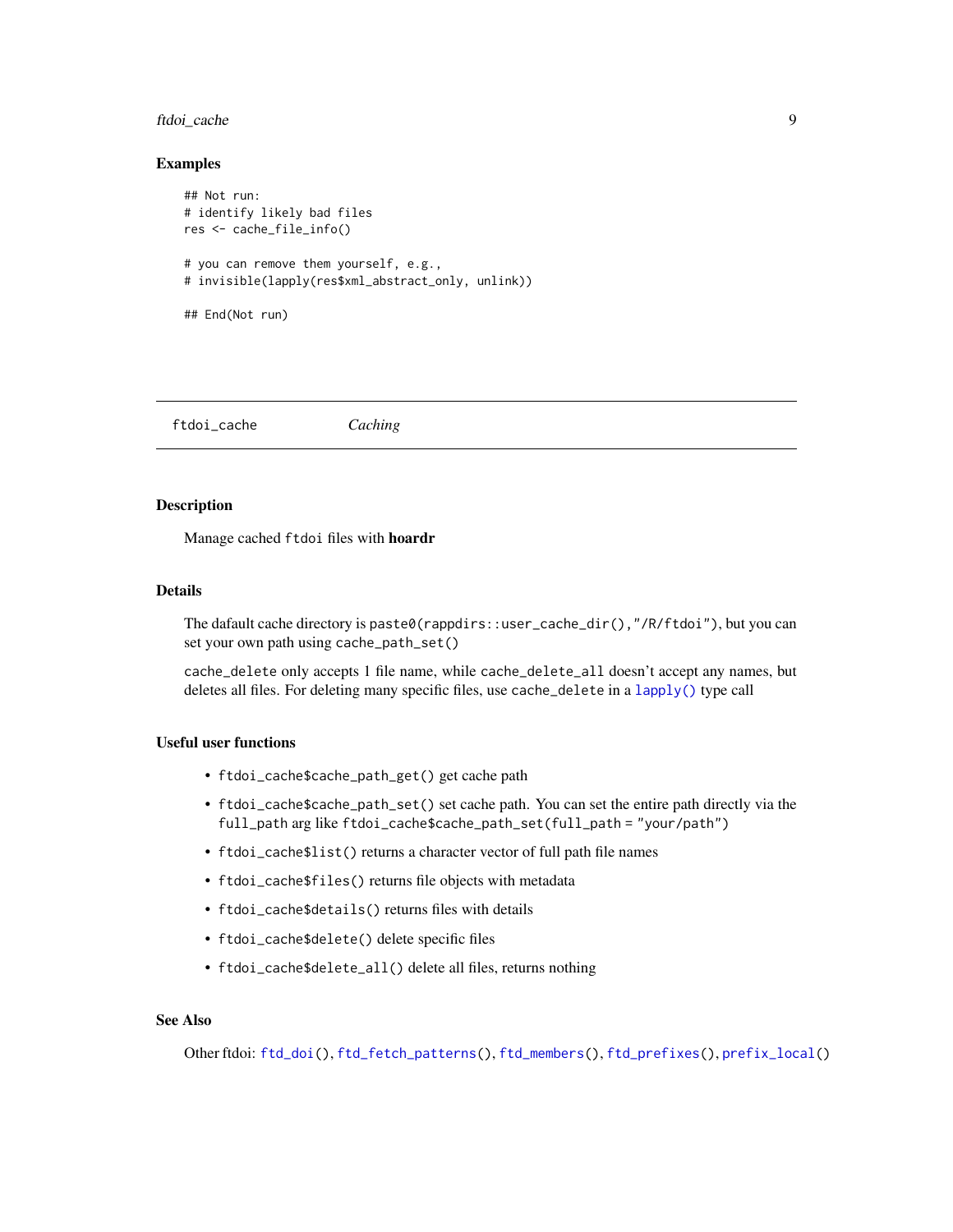#### Examples

```
## Not run:
ftdoi_cache
# list files in cache
ftdoi_cache$list()
# delete certain database files
# ftdoi_cache$delete("file path")
# ftdoi_cache$list()
# delete all files in cache
# ftdoi_cache$delete_all()
# ftdoi_cache$list()
## End(Not run)
```
<span id="page-9-1"></span>

| ftd_doi | ומר |  |  |
|---------|-----|--|--|
|         |     |  |  |

#### Description

DOI

#### Usage

ftd\_doi(doi, ...)

#### Arguments

| doi      | (character) one or more DOIs. required   |
|----------|------------------------------------------|
| $\cdots$ | curl options passed on to crul::verb-GET |

#### Value

data.frame of rows equal to number of DOIs supplied, with columns:

- doi: the doi
- url: url for the article
- content\_type: content type of the article format
- issn: ISSN for the journal containing the DOI
- member\_name: Crossref member name
- member\_url: Crossref member url

#### See Also

Other ftdoi: [ftd\\_fetch\\_patterns\(](#page-12-2)), [ftd\\_members\(](#page-0-0)), [ftd\\_prefixes\(](#page-0-0)), [ftdoi\\_cache](#page-8-1), [prefix\\_local\(](#page-0-0))

<span id="page-9-0"></span>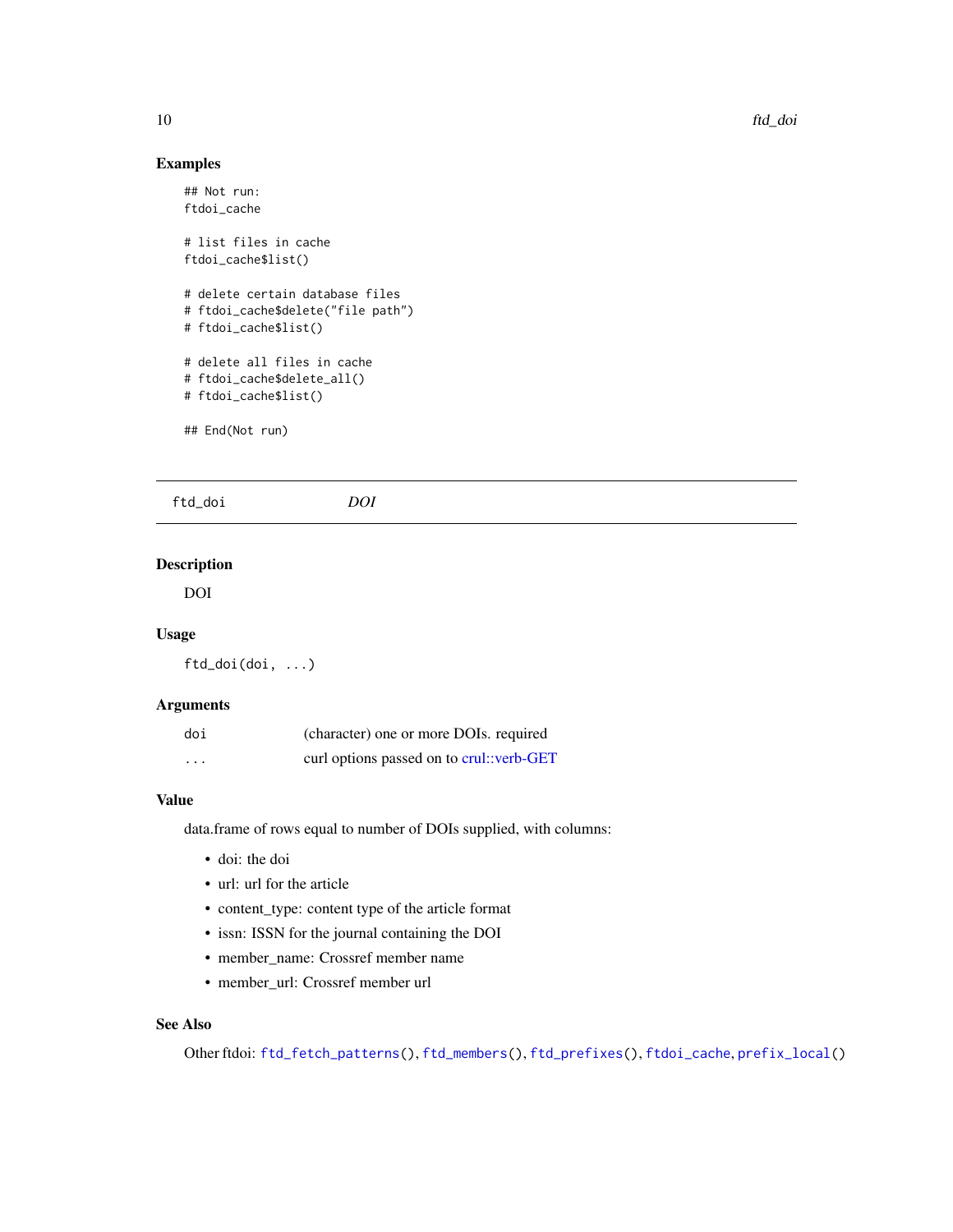#### ftd\_doi and 11

#### Examples

```
## Not run:
# pensoft
ftd_doi(doi = '10.3897/zookeys.594.8768')
ftd_doi(doi = '10.3897/mycokeys.54.34571')
ftd_doi(doi = '10.3897/phytokeys.99.26489')
ftd_doi(doi = '10.3897/subtbiol.13.6719')
# plos
ftd_doi(doi = '10.1371/journal.pgen.1006546')
ftd_doi(c('10.1371/journal.pgen.1006546', '10.1371/journal.pbio.1001809'))
# mdpi
ftd_doi('10.3390/ani4010082')
ftd_doi(doi = c('10.3390/ani4010082', "10.3390/ijms19040965",
  "10.3390/rs9010083"))
# frontiers
ftd_doi(doi = '10.3389/fmed.2015.00081')
# informa
ftd_doi(doi = '10.4324/9780203538333')
# thieme
ftd_doi(doi = '10.1055/s-0042-103414')
# peerj
ftd_doi(doi = '10.7717/peerj.991')
ftd_doi(doi = '10.7717/peerj-cs.39')
# American Phyiscal Society
ftd_doi(doi = '10.1103/physreve.68.067402')
# Royal Society of Chemistry
ftd_doi(doi = '10.1039/c4ra04415k')
# Karger
ftd_doi(doi = '10.1159/000360225')
ftd_doi(doi = c("10.1159/000094345","10.1159/000086754"))
# Trans Tech Publications
ftd_doi(doi = '10.4028/www.scientific.net/msf.702-703.774')
# Emerald
ftd_doi(doi = '10.1108/00251740210413370')
# mixed publishers
ftd_doi(doi = c("10.1371/journal.pgen.1006546","10.1159/000086754"))
# Pleiades
ftd_doi(doi = '10.1134/s1063784215120075')
# Instituto de Investigaciones Filologicas
ftd_doi(doi = '10.1016/s0185-3082(14)70398-0')
ftd_doi(c('10.1016/s0185-2574(13)71376-5', '10.19130/iifl.nt.1997.15.0.650'))
# Sage
ftd_doi(doi = '10.1177/0267659117690248')
ftd_doi('10.1177/002193470003000403')
# SPIE
ftd_doi(c("10.1117/12.59493", "10.1117/12.460027",
  "10.1117/1.jei.27.3.033002"))
# PNAS
ftd_doi(c("10.1073/pnas.93.19.10405", "10.1073/pnas.88.4.1182",
  "10.1073/pnas.87.24.9794"))
# Springer
ftd_doi("10.1007/s10107-017-1136-5")
```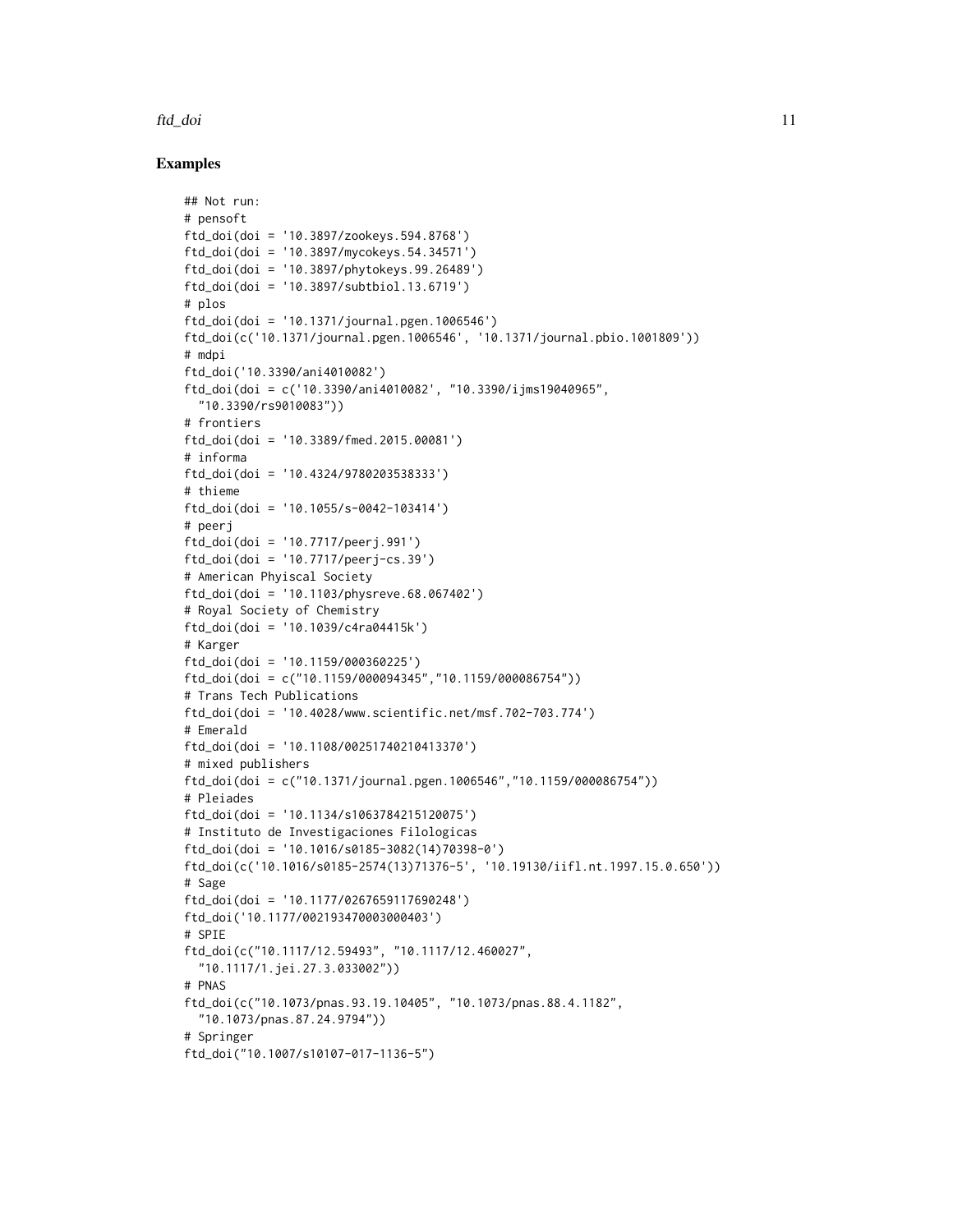```
ftd_doi(c("10.1007/s10107-017-1136-5", "10.1007/978-94-017-8625-6",
  "10.1016/s0952-8733(00)00008-8"))
# American Society of Clinical Oncology
ftd_doi(c("10.1200/JCO.20.01121", "10.1200/JCO.19.02959",
  "10.1200/JCO.20.01002"))
# AIP: American Institute of Physics
ftd_doi(c("10.1063/1.5046187", "10.1063/1.4973652", "10.1063/1.5080806"))
# ACS
ftd_doi(c("10.1021/am508843z", "10.1021/acs.analchem.8b05115",
  "10.1021/acs.jchemed.5b00997"))
# The Royal Society
ftd_doi(c("10.1098/rspa.2007.1849", "10.1098/rstb.1970.0037",
  "10.1098/rsif.2006.0142"))
# Company of Biologists
ftd_doi("10.1242/jeb.00137")
ftd_doi(c("10.1242/dev.00905", "10.1242/dev.00915"))
ftd_doi("10.1242/bio.042192")
# Hindawi
ftd_doi("10.1155/2017/4724852")
ftd_doi("10.1155/2020/6914878")
# IOP
ftd_doi("10.1088/2043-6262/7/2/025018")
# AAAS
# z <- rcrossref::cr_members(221, works=TRUE)
# dois <- z$data$doi
# ftd_doi(dois[12:20])
# ftd_doi(dois[2])
ftd_doi("10.1126/science.276.5312.548")
# Oxford
# z <- rcrossref::cr_members(286, works=TRUE)
# dois <- z$data$doi
# ftd_doi(dois[1:5])
ftd_doi("10.1016/s0895-7061(01)02279-8")
# CDC
# z <- rcrossref::cr_members(1822, works=TRUE)
# dois <- z$data$doi
# ftd_doi(dois[1:5])
ftd_doi("10.3201/eid1209.051606")
# Elsevier
## a cc-by3 paper
ftd_doi(doi="10.1016/j.jsamd.2019.02.002")
ftd_doi(c("10.1016/j.nuclphysbps.2015.09.127", "10.1016/j.nuclphysb.2011.09.011",
 "10.1016/j.eurpolymj.2018.07.009", "10.1016/j.jsamd.2019.02.002",
 "10.1016/j.physletb.2015.11.072"))
# American Society for Microbiology
ftd_doi(doi="10.1128/jcm.39.12.4344-4348.2001")
ftd_doi(c("10.1128/jcm.42.6.2623-2628.2004",
  "10.1128/jcm.42.9.4147-4153.2004",
  "10.1128/jcm.40.10.3826-3830.2002",
  "10.1128/jcm.41.3.943-947.2003"))
## some DOIs we just can't easily make URLs for, returns NA
ftd_doi(c("10.1128/mcb.11.10.4966", "10.1128/cmr.7.1.14"))
# Walter de Gruyter
```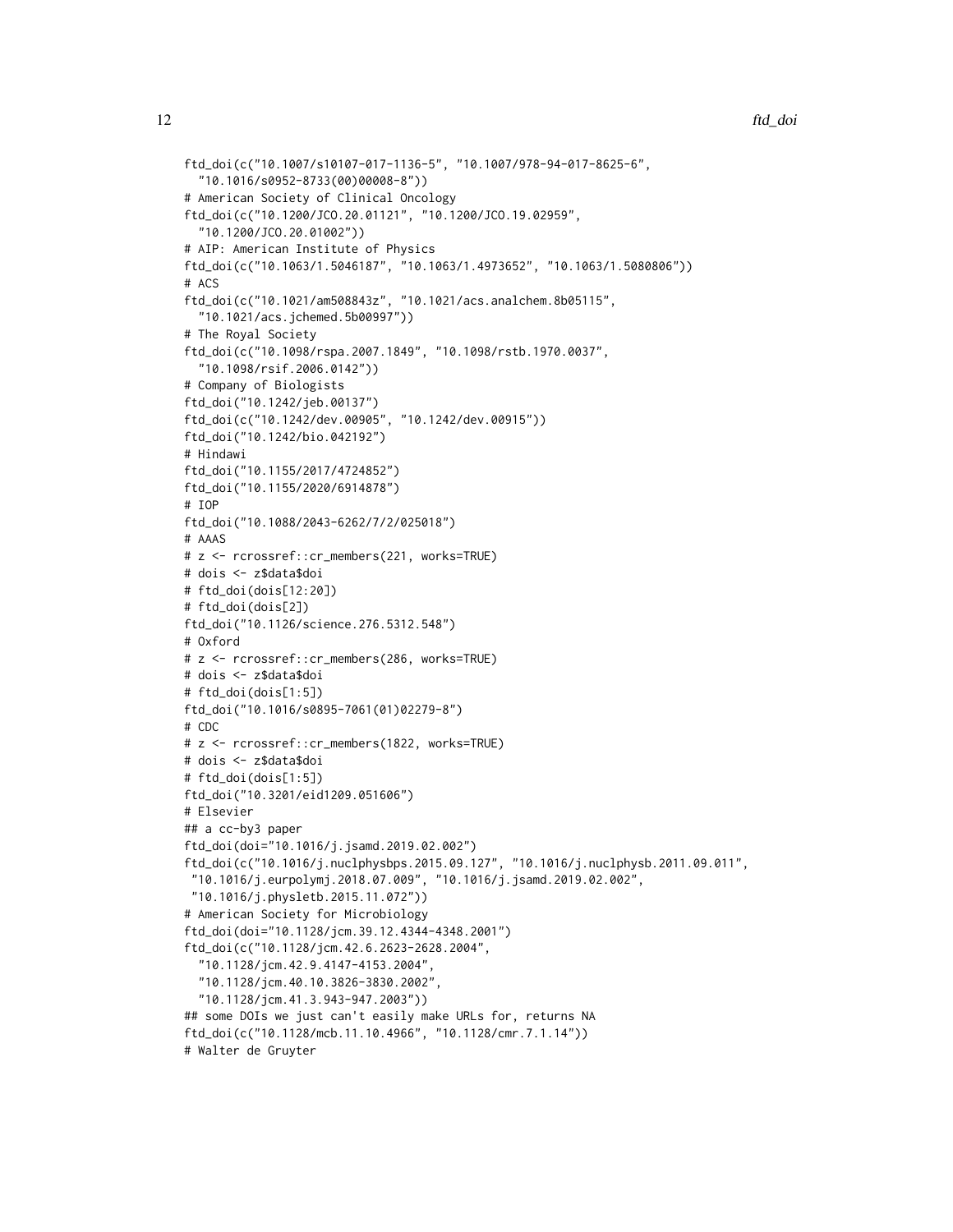#### <span id="page-12-0"></span>ftd\_fetch\_patterns 13

```
ftd_doi(doi="10.1515/geo-2020-0173")
ftd_doi(doi="10.1515/ci.2013.35.2.19b")
ftd_doi(c("10.1515/geo-2020-0173", "10.1515/ci.2013.35.2.bm",
  "10.2478/jvetres-2020-0058", "10.2478/acmy-2020-0008"))
# Biorxiv
ftd_doi(doi='10.1101/012476')
## End(Not run)
```
<span id="page-12-2"></span>ftd\_fetch\_patterns *Download patterns files*

#### Description

Does various checks to see if patterns files alrady downloaded, out of date, if some/all are deleted and in need of an update

#### Usage

ftd\_fetch\_patterns()

#### Value

character vector of file paths

#### See Also

Other ftdoi: [ftd\\_doi\(](#page-9-1)), [ftd\\_members\(](#page-0-0)), [ftd\\_prefixes\(](#page-0-0)), [ftdoi\\_cache](#page-8-1), [prefix\\_local\(](#page-0-0))

<span id="page-12-1"></span>ftxt\_cache *Inspect and manage cached files*

#### Description

Inspect and manage cached files

#### Useful user functions for managing cached files

- ftxt\_cache\$list() returns a character vector of full path file names
- ftxt\_cache\$files() returns file objects with metadata
- ftxt\_cache\$details() returns files with details
- ftxt\_cache\$delete() delete specific files
- ftxt\_cache\$delete\_all() delete all files, returns nothing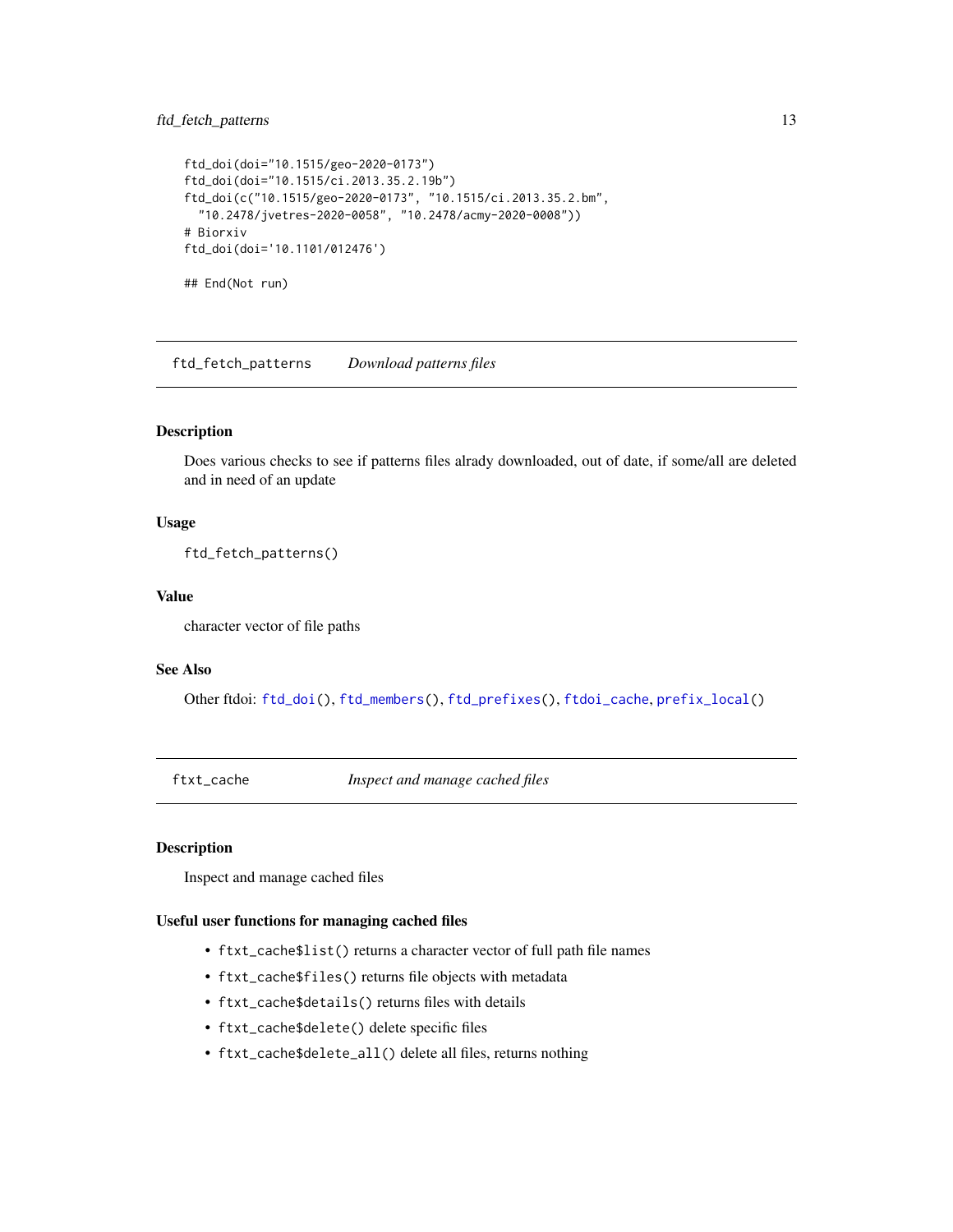<span id="page-13-0"></span>14 ft\_abstract

#### See Also

[cache,](#page-6-1) [cache\\_file\\_info\(\)](#page-7-1)

Other caching-functions: [cache\\_file\\_info\(](#page-7-1)), [cache](#page-6-1)

#### Examples

## Not run: ftxt\_cache

# list files in cache ftxt\_cache\$list()

# list details of files in cache ftxt\_cache\$details()

# delete certain database files # ftxt\_cache\$delete("file path") # ftxt\_cache\$list()

```
# delete all files in cache
# ftxt_cache$delete_all()
# ftxt_cache$list()
```
## End(Not run)

<span id="page-13-1"></span>ft\_abstract *Get abstracts*

#### Description

Get abstracts

#### Usage

```
ft_abstract(
  x,
  from = "plos",
 plosopts = list(),
  scopusopts = list(),
 mapts = list(),crossrefopts = list(),
  ...
\mathcal{L}ft_abstract_ls()
```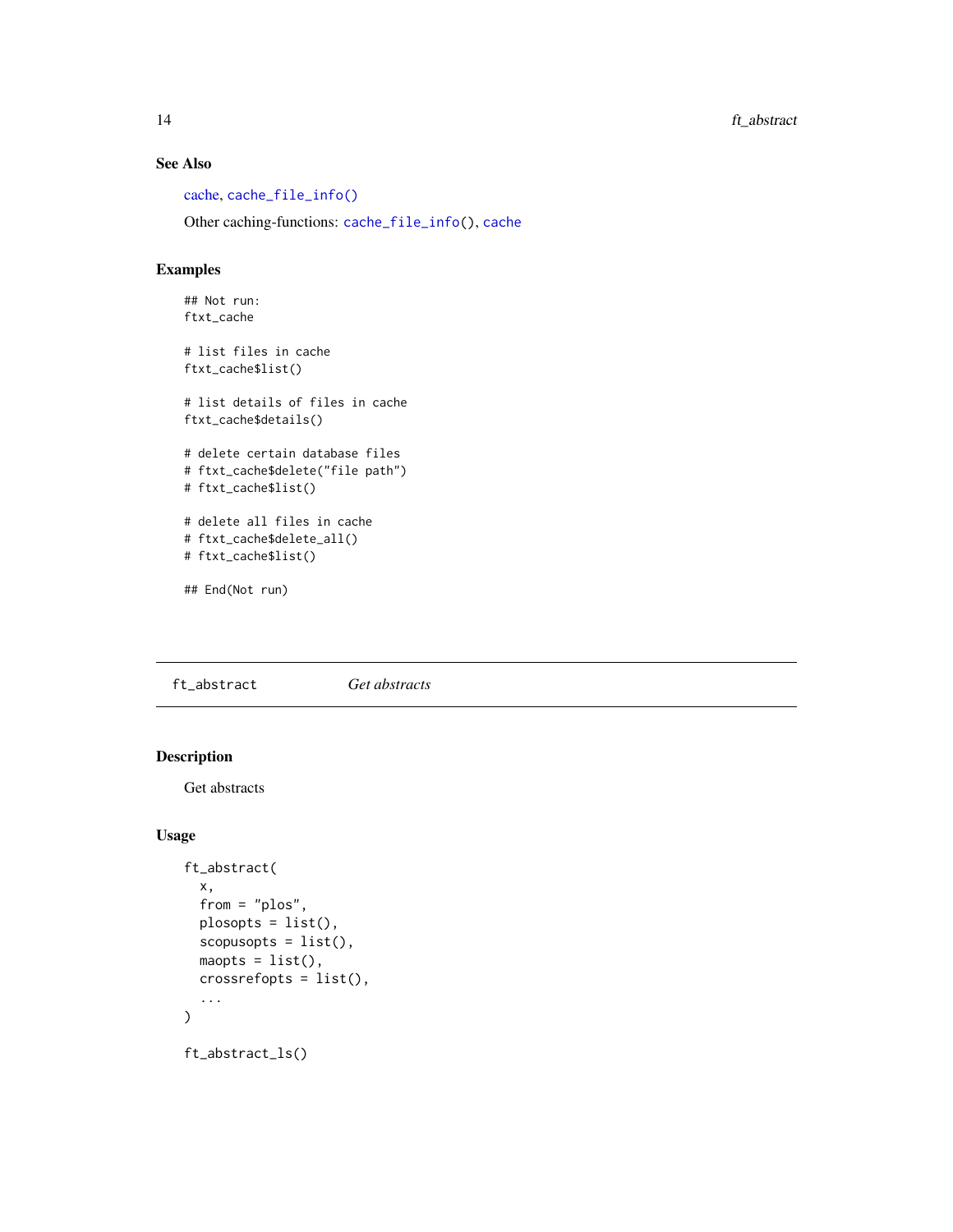#### <span id="page-14-0"></span>ft\_abstract 15

#### Arguments

| $\mathsf{x}$ | (character) DOIs as a character vector. See Details.                                               |
|--------------|----------------------------------------------------------------------------------------------------|
| from         | Source to query. One or more of plos (default), scopus, microsoft, crossref, or<br>semanticscholar |
| plosopts     | PLOS options, a named list.                                                                        |
| scopusopts   | Scopus options, a named list.                                                                      |
| maopts       | Microsoft Academic options, a named list.                                                          |
| crossrefopts | Crossref options, a named list.                                                                    |
| $\cdots$     | curl options passed on to crul:: HttpClient, see examples below                                    |

#### Details

See Rate Limits and Authentication in [fulltext-package](#page-1-1) for rate limiting and authentication information, respectively. In particular take int account Semantic Scholar rate limits because we do asynchronous requests to Semantic Scholar, which means you can get data fast, but you'll hit your rate limit fast too.

There's no options to pass on when from="semanticscholar", other than curl options via ...

When from="semanticscholar", ids passed to x can be various types: DOI, S2 paper id (Semantic Scholar id), arXiv id, MAG id, ACL id, PubMed id, or Corpus id. If you use DOIs or S2 paper ids you can pass them to x as is. However, if you use other id types you need to prefix each id with the name of the type of id, options are: "arXiv", "MAG", "ACL", "PMID", "CorpusID"

#### Value

An object of class ft\_abstract

#### Examples

```
# List publishers included
ft_abstract_ls()
## Not run:
# PLOS
## search
(res <- ft_search(query = 'biology', from = 'plos', limit = 25,
  plosopts = list(fq = list('doc_type:full', '-article_type:correction',
                  '-article_type:viewpoints'))))
## get abstracts
dois <- res$plos$data$id
(out \leq ft_abstract(x = dois, from = "plos"))
out$plos
# Semantic Scholar
(out \leq ft_abstract(x = dois, from = "semanticscholar"))
out$semanticscholar
## using arxiv ids
arxiv_ids <- c("0710.3491", "0804.0713", "0810.4821", "1003.0315")
(out <- ft_abstract(x = paste0("arXiv:", arxiv_ids), from = "semanticscholar"))
```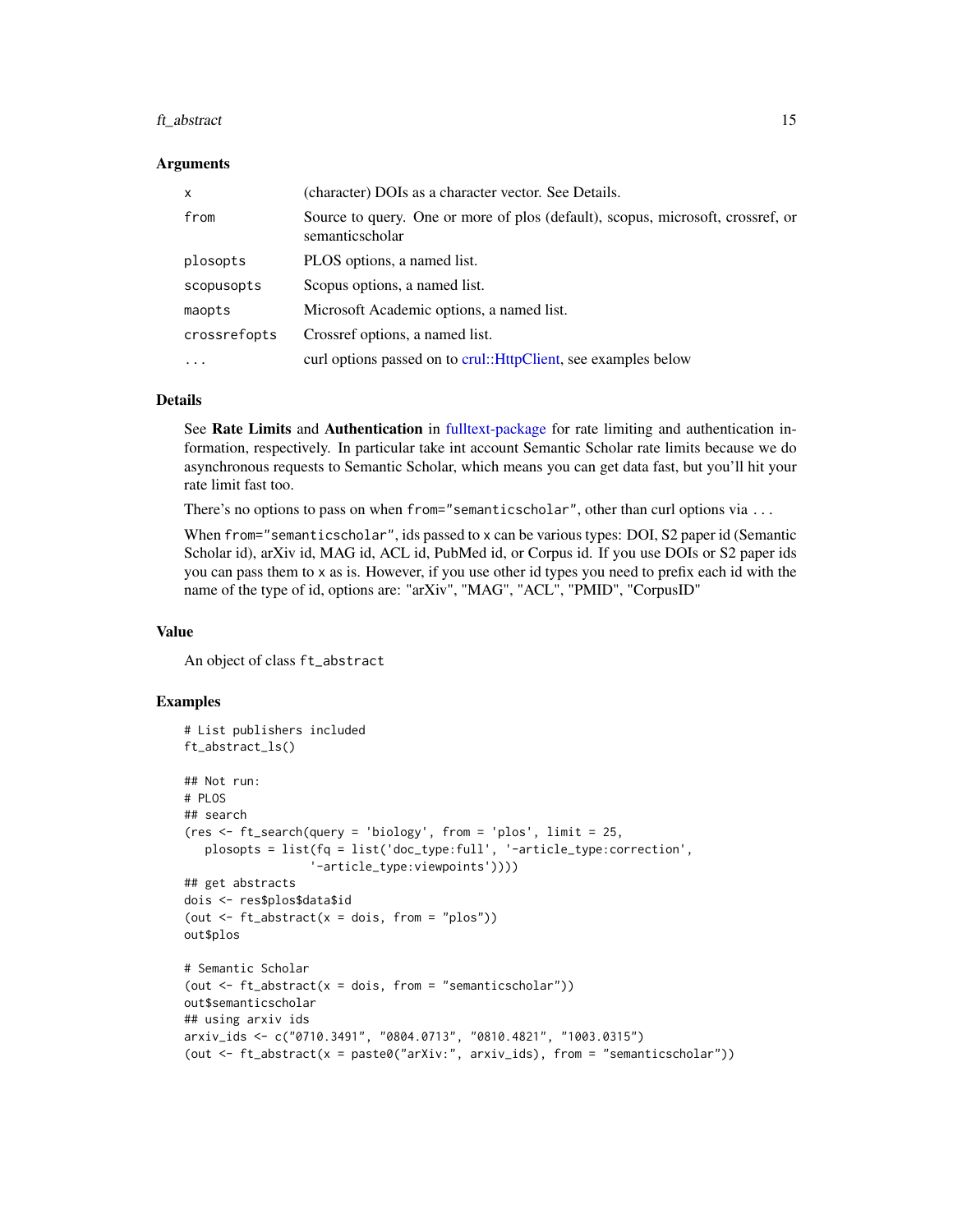```
out$semanticscholar
```

```
# Scopus
opts <- list(key = Sys.getenv('ELSEVIER_SCOPUS_KEY'))
## search
(res <- ft_search(query = 'biology', from = 'scopus', scopusopts = opts,
 limit = 25))
## get abstract
dois <- na.omit(res$scopus$data$`prism:doi`)
out \leq ft_abstract(x = dois[1:3], from = "scopus", scopusopts = opts)
out
out$scopus
(out \leq ft_abstract(x = dois[1:5], from = "scopus", scopusopts = opts))
# use scopus Ids
(res <- ft_search(query = 'biology', from = 'scopus', scopusopts = opts,
  limit = 50))
ids <- fulltext:::strextract(res$scopus$data$`dc:identifier`, "[0-9]+")
(out \leq ft_abstract(x = ids[1:4], from = 'scopus',
  scopusopts = list(
   key = Sys.getenv('ELSEVIER_SCOPUS_KEY'),
    id_type = "scopus_id"
 \lambda))
# Microsoft
key <- Sys.getenv("MICROSOFT_ACADEMIC_KEY")
(res <- ft_search("Y=[2010, 2012)", from = "microsoft",
 mapts = list(key = key)))ids <- res$ma$data$Id
(out \leq ft_abstract(x = ids, from = "microsoft",
 maopts = list(
   key = Sys.getenv('MICROSOFT_ACADEMIC_KEY')
  \lambda))
out$ma
cat(unlist(lapply(out$ma, "[[", "abstract")), sep = "\n\n")
# Crossref
(res <- ft_search("ecology", from = "crossref",
  crossrefopts = list(filter = c(has_abstract = TRUE))))
ids <- res$crossref$data$doi
(out \leq ft_abstract(x = ids, from = "crossref"))
out$crossref
# curl options
ft_abstract("10.2458/v17i1.21696", from = "crossref", verbose = TRUE)
ft_abstract("10.1371/journal.pcbi.1002487", from = "plos", verbose = TRUE)
## End(Not run)
```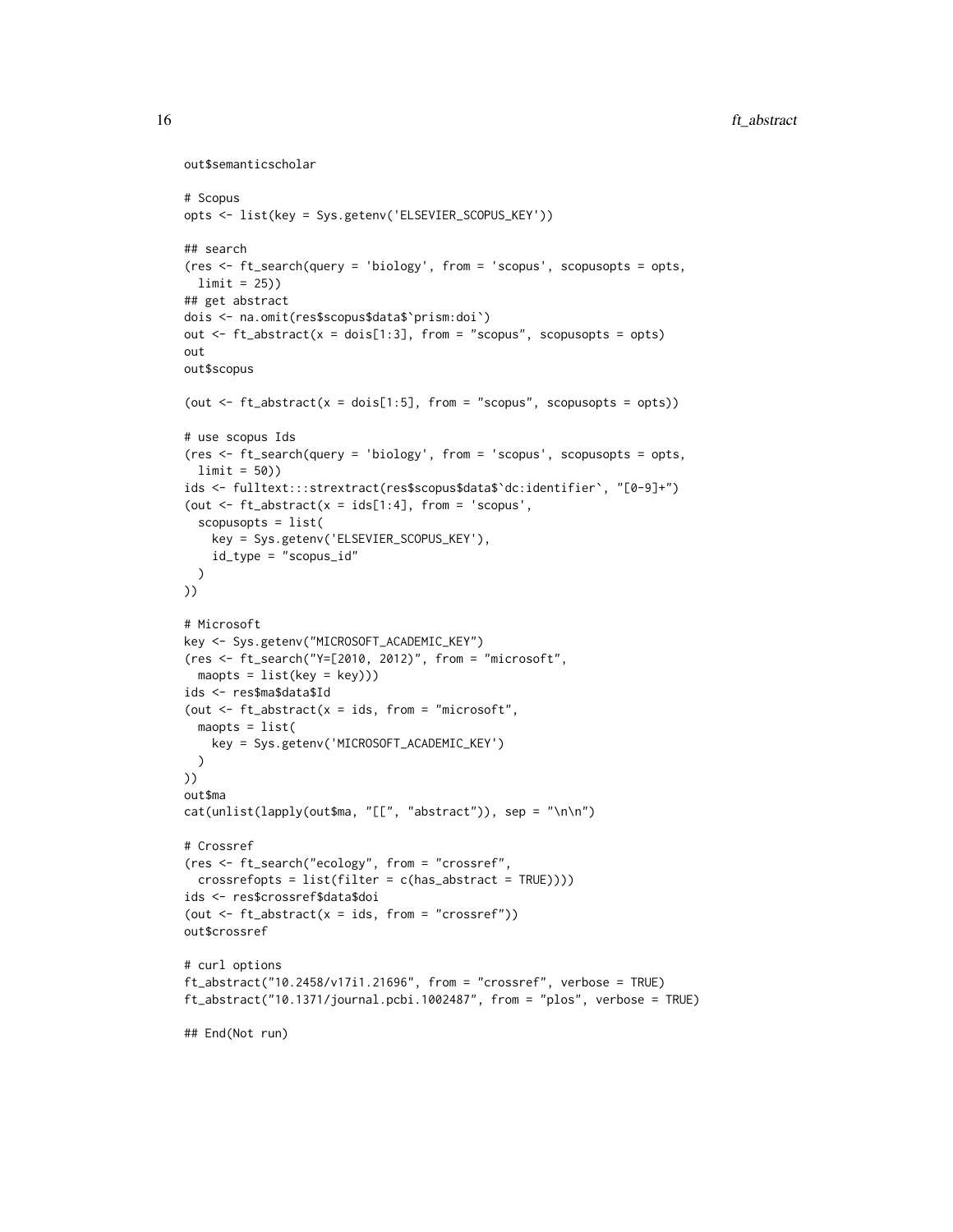<span id="page-16-0"></span>

#### Description

Browse an article in your default browser

#### Usage

ft\_browse(x, browse = TRUE)

#### Arguments

|        | An object of class $ft\_data$ - the output from a call to $ft\_get()$   |
|--------|-------------------------------------------------------------------------|
| browse | (logical) Whether to browse (default) or not. If FALSE, return the url. |

#### Examples

```
## Not run:
x <- ft_get('10.7554/eLife.04300', from='elife')
ft_browse(x)
ft_browse(x, browse=FALSE)
ft_browse( ft_get('10.3389/fphar.2014.00109', from="entrez") )
## End(Not run)
```
<span id="page-16-1"></span>ft\_collect *Collect article text from local files*

#### <span id="page-16-2"></span>Description

ft\_collect grabs full text data from file paths in your ft\_data object (result of call to ft\_get()). ft\_text is a convenience function to grab the nested text data and bring it up in the list for easier access

#### Usage

```
ft_collect(x, ...)
ft\_text(x, ...)## Default S3 method:
ft\_text(x, ...)## S3 method for class 'ft_data'
ft\_text(x, ...)
```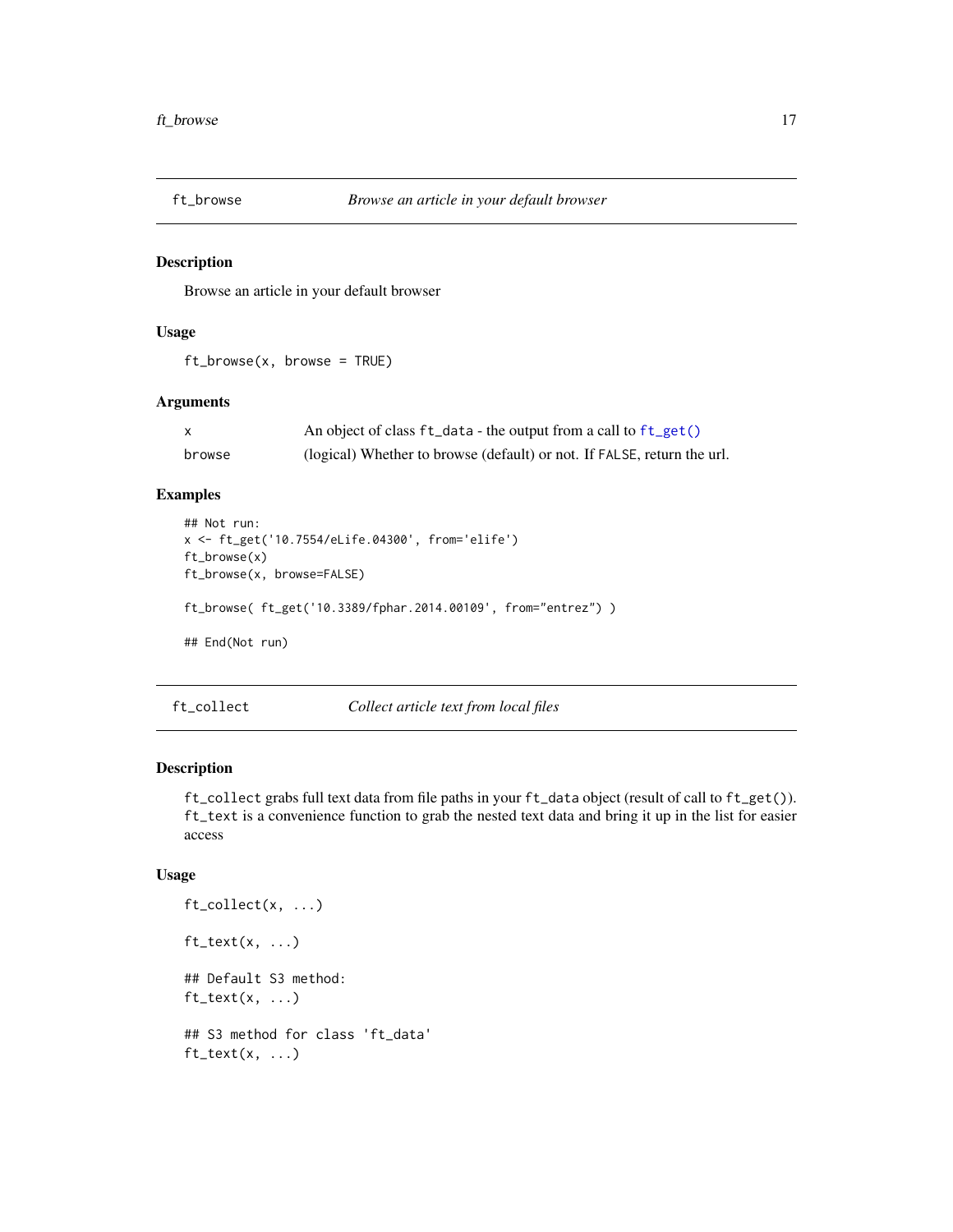#### <span id="page-17-0"></span>18 ft\_extract

#### **Arguments**

|          | Input. An object of class ft_data |
|----------|-----------------------------------|
| $\cdots$ | Further args, ignored.            |

#### Details

The result of this call is actual text you can read

#### Value

an object of class ft\_data, but the data slot should have character string of text from the XML/plain text/PDF file

#### Examples

```
## Not run:
# Get some data
x <- ft_get('10.1371/journal.pone.0086169')
# note that the data is not in the object, gives NULL
x$plos$data$data
# Collect data from the .xml file
y \leftarrow x %>% ft_collect()
# note how the data is now in the object
y$plos$data$data
# Let's get the actual
## ft_collect() alone, replaces file pointers with parsed text,
## maintaining object structure
x %>% ft_collect()
## pulls the text out of the object
x %>% ft_collect() %>% ft_text()
```

```
## End(Not run)
```
<span id="page-17-1"></span>ft\_extract *Extract text from a single pdf document*

#### Description

ft\_extract attemps to make it easy to extract text from PDFs, using pdftools. Inputs can be either paths to PDF files, or the output of [ft\\_get\(\)](#page-18-1) (class ft\_data).

#### Usage

ft\_extract(x)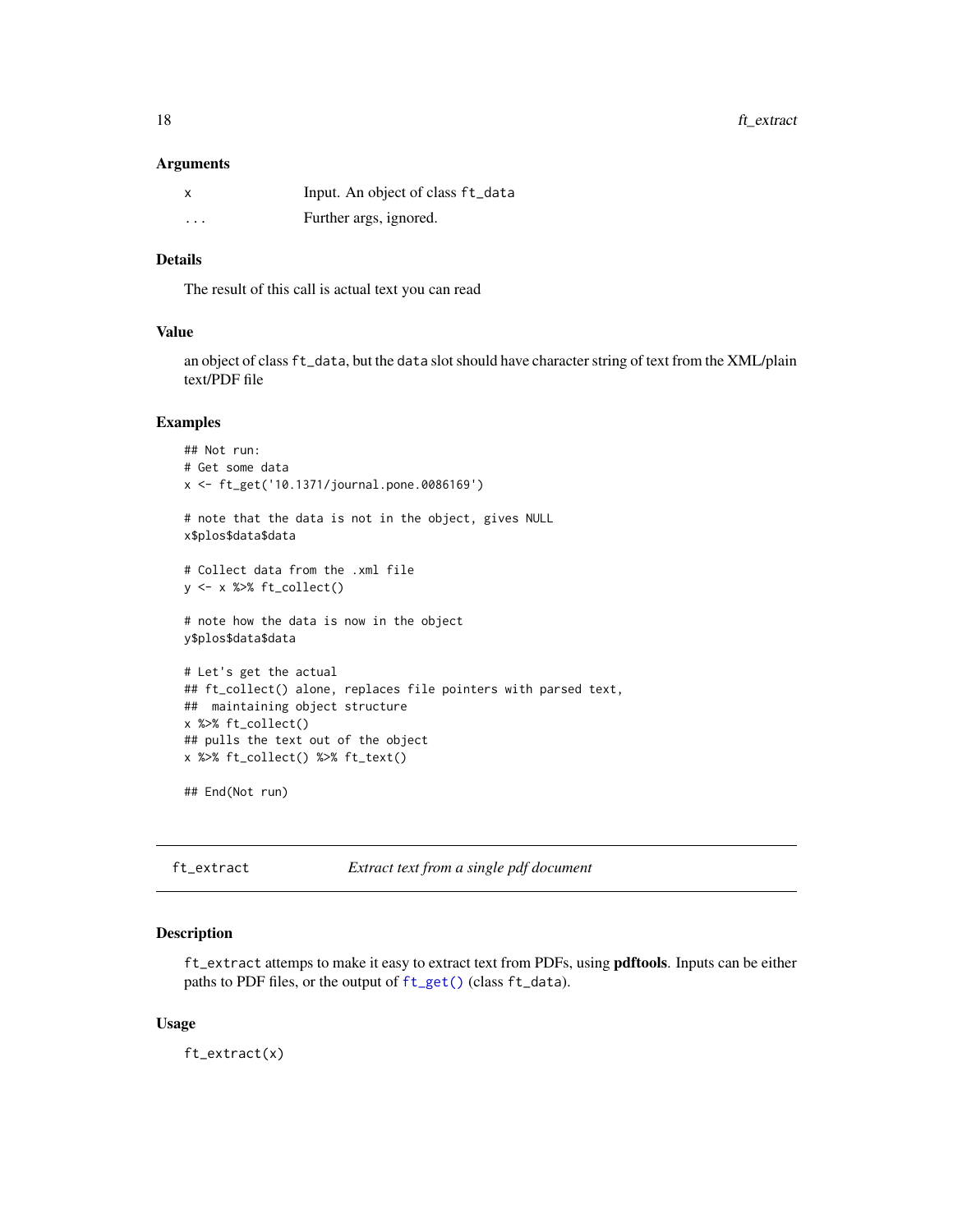#### <span id="page-18-0"></span>Arguments

#### Value

An object of class pdft\_char in the case of character input, or of class ft\_data in the case of ft\_data input

#### Examples

```
## Not run:
path <- system.file("examples", "example1.pdf", package = "fulltext")
(res <- ft_extract(path))
# use on output of ft_get() to extract pdf to text
## arxiv
res <- ft_get('cond-mat/9309029', from = "arxiv")
res2 <- ft_extract(res)
res$arxiv$data
res2$arxiv$data
## biorxiv
res <- ft_get('10.1101/012476')
res2 <- ft_extract(res)
res$biorxiv$data
res2$biorxiv$data
## End(Not run)
```
<span id="page-18-1"></span>

ft\_get *Download full text articles*

#### Description

ft\_get is a one stop shop to fetch full text of articles, either XML or PDFs. We have specific support for PLOS via the rplos package, Entrez via the rentrez package, and arXiv via the aRxiv package. For other publishers, we have helpers to ft\_get to sort out links for full text based on user input. Articles are saved on disk. See Details for help on how to use this function.

#### Usage

```
ft_get(
  x,
  from = NULL,
  type = "xml".
  try_unknown = TRUE,
  bmcopts = list(),
  entrezopts = list(),
```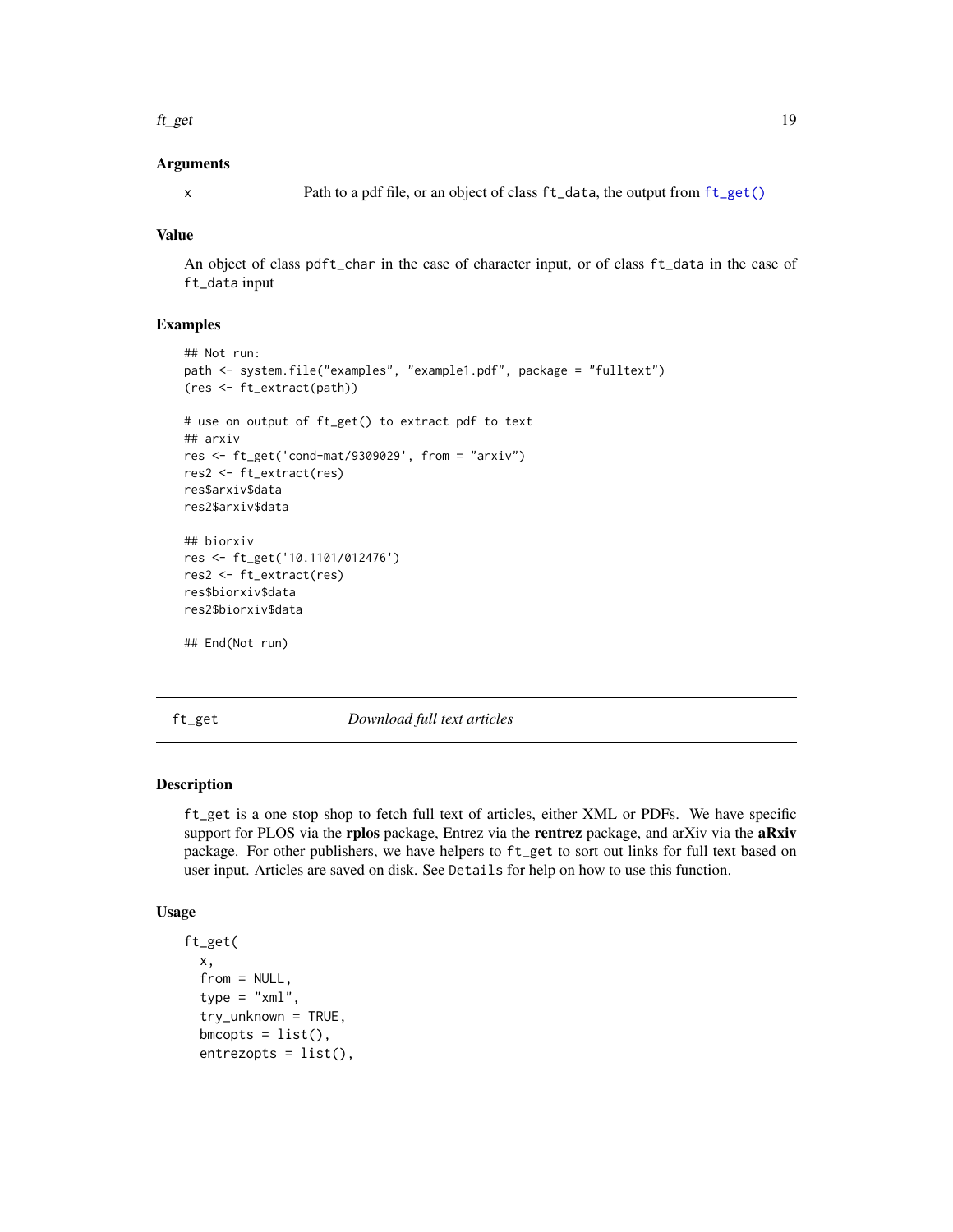```
elifeopts = list(),
  elsevieropts = list(),
 sciencedirectopts = list(),
  wileyopts = list(),
  crossrefopts = list(),
  progress = FALSE,
  ...
)
```
ft\_get\_ls()

## Arguments

| x                 | Either identifiers for papers, either DOIs (or other ids) as a list of character<br>strings, or a character vector, OR an object of class ft, as returned from ft_search()                                                                                                                                                                                                                                                                                                                                                                                                                                |  |  |
|-------------------|-----------------------------------------------------------------------------------------------------------------------------------------------------------------------------------------------------------------------------------------------------------------------------------------------------------------------------------------------------------------------------------------------------------------------------------------------------------------------------------------------------------------------------------------------------------------------------------------------------------|--|--|
| from              | Source to query. Optional.                                                                                                                                                                                                                                                                                                                                                                                                                                                                                                                                                                                |  |  |
| type              | (character) one of xml (default), pdf, or plain (Elsevier and ScienceDirect only).<br>We choose to go with xml as the default as it has structure that a machine can<br>reason about, but you are of course free to try to get xml, pdf, or plain (in the<br>case of Elsevier and ScienceDirect).                                                                                                                                                                                                                                                                                                         |  |  |
| try_unknown       | (logical) if publisher plugin not already known, we try to fetch full text link<br>either using ftdoi package or from Crossref. If not found at ftdoi or at Crossref<br>we skip with a warning. If found with ftdoi or Crossref we attempt to download.<br>Only applicable in character and list S3 methods. Default: TRUE                                                                                                                                                                                                                                                                                |  |  |
| bmcopts           | BMC options. parameter DEPRECATED                                                                                                                                                                                                                                                                                                                                                                                                                                                                                                                                                                         |  |  |
| entrezopts        | Entrez options, a named list. See rentrez::entrez_search() and entrez_fetch()                                                                                                                                                                                                                                                                                                                                                                                                                                                                                                                             |  |  |
| elifeopts         | eLife options, a named list.                                                                                                                                                                                                                                                                                                                                                                                                                                                                                                                                                                              |  |  |
| elsevieropts      | Elsevier options, a named list. Use retain_non_ft=TRUE to retain files that do<br>not actually have full text but likely only have an abstract. By default we set<br>retain_non_ft=FALSE so that if we detect that you only got an abstract back,<br>we delete it and report an error that you likely don't have access.                                                                                                                                                                                                                                                                                  |  |  |
| sciencedirectopts |                                                                                                                                                                                                                                                                                                                                                                                                                                                                                                                                                                                                           |  |  |
|                   | Elsevier ScienceDirect options, a named list.                                                                                                                                                                                                                                                                                                                                                                                                                                                                                                                                                             |  |  |
| wileyopts         | Wiley options, a named list.                                                                                                                                                                                                                                                                                                                                                                                                                                                                                                                                                                              |  |  |
| crossrefopts      | Crossref options, a named list.                                                                                                                                                                                                                                                                                                                                                                                                                                                                                                                                                                           |  |  |
| progress          | (logical) whether to show progress bar or not. default: FALSE. if TRUE, we use<br>utils::txtProgressBar() and utils::setTxtProgressBar() to create the<br>progress bar; and each progress bar connection is closed on function exit. A<br>progress bar is run for each data source. Works for all S3 methods except<br>ft_get.links. When articles are not already downloaded you see the progress<br>bar. If articles are already downloaded/cached, normally we throw messages<br>saying so, but if a progress bar is requested, then the messages are suppressed to<br>not interrupt the progress bar. |  |  |
|                   | curl options passed on to crul:: HttpClient, see examples below                                                                                                                                                                                                                                                                                                                                                                                                                                                                                                                                           |  |  |

<span id="page-19-0"></span>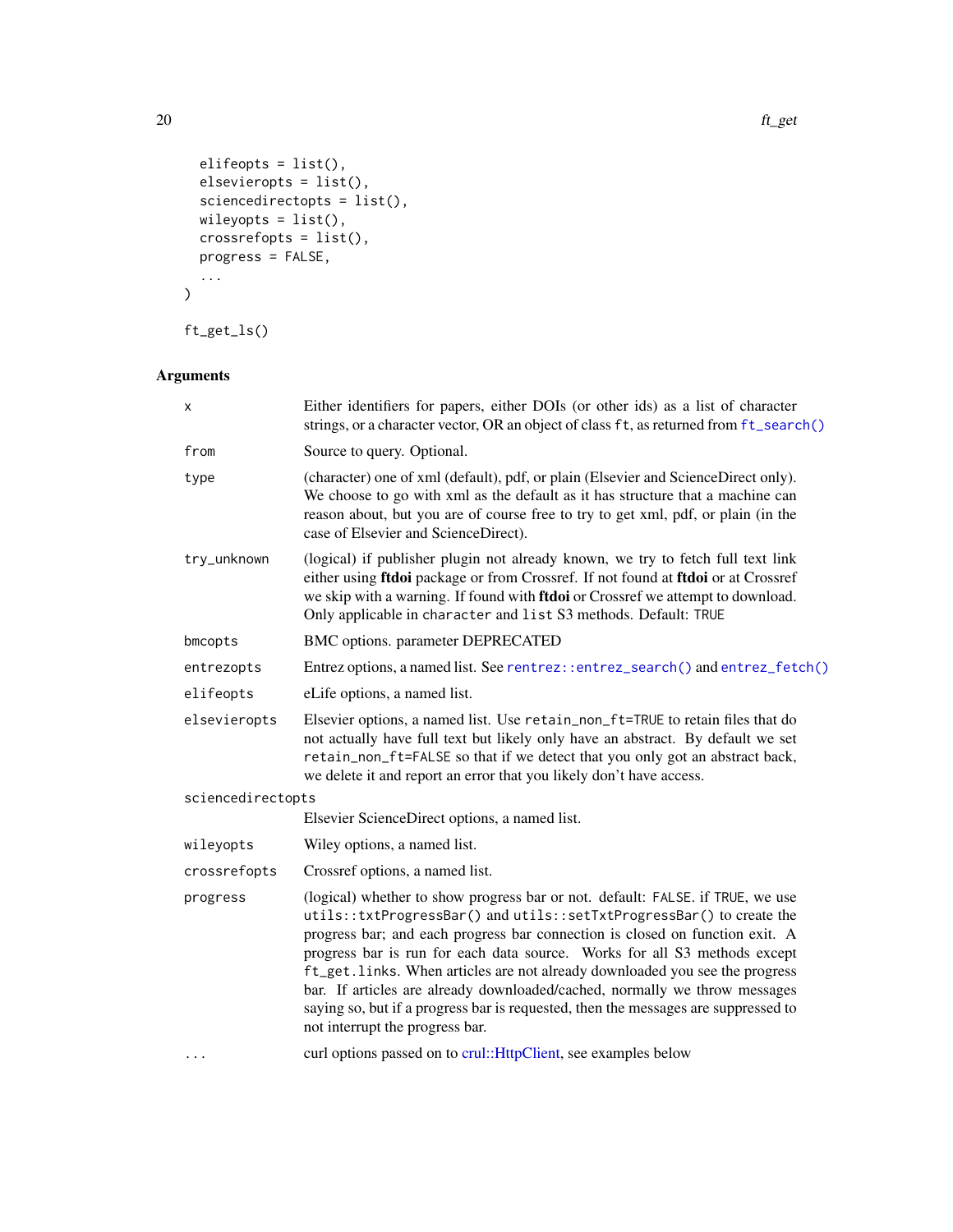#### <span id="page-20-0"></span> $f_{\text{L}}$ get 21

#### Details

There are various ways to use ft\_get:

- Pass in only DOIs leave from parameter NULL. This route will first query Crossref API for the publisher of the DOI, then we'll use the appropriate method to fetch full text from the publisher. If a publisher is not found for the DOI, then we'll throw back a message telling you a publisher was not found.
- Pass in DOIs (or other pub IDs) and use the from parameter. This route means we don't have to make an extra API call to Crossref (thus, this route is faster) to determine the publisher for each DOI. We go straight to getting full text based on the publisher.
- Use [ft\\_search\(\)](#page-32-1) to search for articles. Then pass that output to this function, which will use info in that object. This behaves the same as the previous option in that each DOI has publisher info so we know how to get full text for each DOI.

Note that some publishers are available via Entrez, but often not recent articles, where "recent" may be a few months to a year or so. In that case, make sure to specify the publisher, or else you'll get back no data.

#### Value

An object of class ft\_data (of type S3) with slots for each of the publishers. The returned object is split up by publishers because the full text format is the same within publisher - which should facilitate text mining downstream as different steps may be needed for each publisher's content.

Note that we have a print method for ft\_data so you see something like this:

```
<fulltext text>
[Docs] 4
[Source] ext - /Users/foobar/Library/Caches/R/fulltext
[IDs] 10.2307/1592482 10.2307/1119209 10.1037/11755-024 ...
```
Within each publisher there is a list with the elements:

- found: number of full text articles found
- dois: the DOIs given and searched for
- data
	- backend: the backend. right now only ext for "by file extension", we may add other backends in the future, thus we retain this
	- cache\_path: the base directory path for file caching
	- path: if file retrieved the full path to the file. if file not retrived this is NULL
	- data: if text extracted (see [ft\\_collect\(\)](#page-16-1)) the text will be here, but until then this is NULL
- opts: the options given like article type, dois
- errors: data.frame of errors, with two columns for article id and error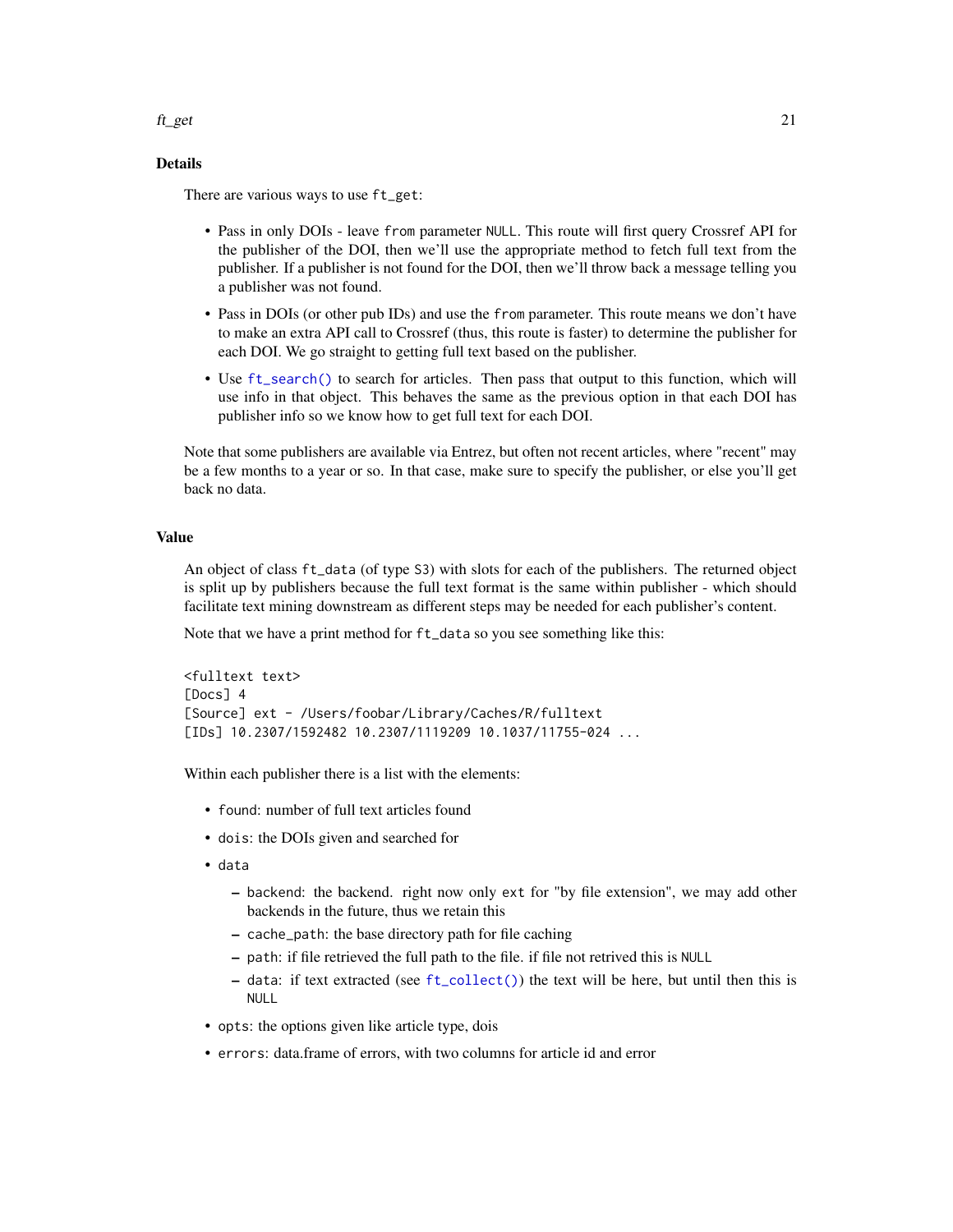<span id="page-21-0"></span>See Rate Limits and Authentication in [fulltext-package](#page-1-1) for rate limiting and authentication information, respectively.

In particular, take note that when fetching full text from Wiley and Elsevier, the only way that's done (unless it's one of their OA papers) is through the Crossref TDM flow in which you need a Crossref TDM API key and your institution needs to have access to the exact journal you are trying to fetch a paper from. If your institution doesn't have access you may still get a result, but likely its only the abstract. Pretty much the same is true when fetching from ScienceDirect directly. You need to have an Elsevier API key that is valid for their TDM/article API. See Authentication in [fulltext-package](#page-1-1) for details.

#### Notes on the type parameter

Type is sometimes ignored, sometimes used. For certain data sources, they only accept one type. By data source/publisher:

- PLOS: pdf and xml
- Entrez: only xml
- eLife: pdf and xml
- Pensoft: pdf and xml
- arXiv: only pdf
- BiorXiv: only pdf
- Elsevier: xml and plain
- Elsevier ScienceDirect: xml and plain
- Wiley: pdf and xml
- Peerj: pdf and xml
- Informa: only pdf
- FrontiersIn: pdf and xml
- Copernicus: pdf and xml
- Scientific Societies: only pdf
- Cambridge: only pdf
- Crossref: depends on the publisher
- other data sources/publishers: there are too many to cover here will try to make a helper in the future for what is covered by different publishers

#### How data is stored

ft\_get used to have many options for "backends". We have simplified this to one option. That one option is that all full text files are written to disk on your machine. You can choose where these files are stored.

In addition, files are named by their IDs (usually DOIs), and the file extension for the full text type (pdf or xml usually). This makes inspecting the files easy.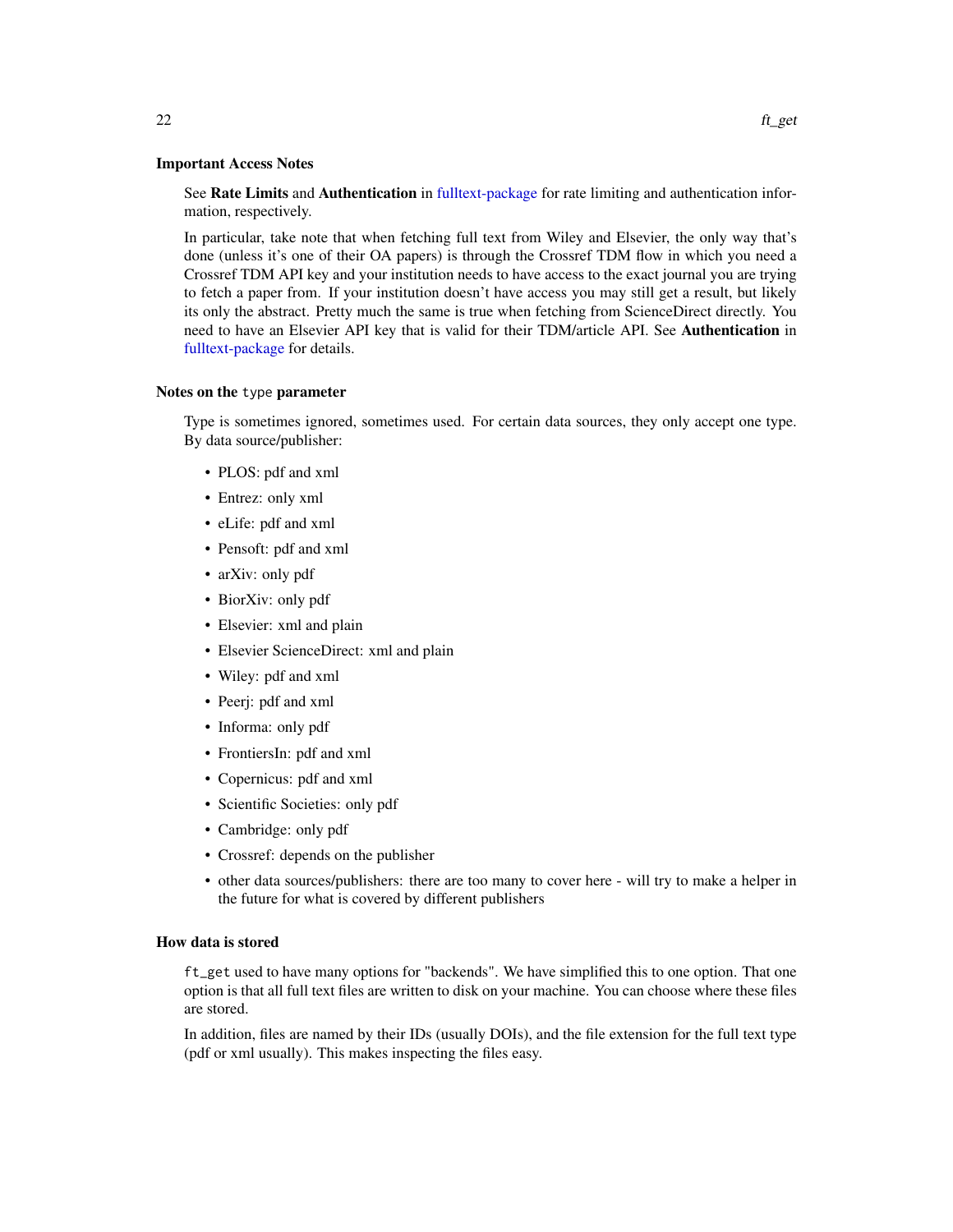#### <span id="page-22-0"></span>Data formats

xml full text is stored in . xml files. pdf is stored in . pdf files. And plain text is stored in . txt files.

#### Reusing cached articles

All files are written to disk and we check for a file matching the given DOI/ID on each request - if found we use it and throw message saying so.

#### Caching

Previously, you could set caching options in each ft\_get function call. We've simplified this to only setting caching options through the function [cache\\_options\\_set\(\)](#page-6-2) - and you can get your cache options using [cache\\_options\\_get\(\)](#page-6-2). See those docs for help on caching.

#### Notes on specific publishers

- arXiv: The IDs passed are not actually DOIs, though they look similar. Thus, there's no way to not pass in the from parameter as we can't determine unambiguously that the IDs passed in are from arXiv.org.
- bmc: Is a hot mess since the Springer acquisition. It's been removed as an officially supported plugin, some DOIs from them may still work when passed in here, who knows, it's a mess.

#### Warnings

You will see warnings thrown in the R shell or in the resulting object. See ft get-warnings for more information on what warnings mean.

#### See Also

#### [as.ft\\_data\(\)](#page-4-1)

#### Examples

```
# List publishers included
ft_get_ls()
## Not run:
# If you just have DOIs and don't know the publisher
## PLOS
ft_get('10.1371/journal.pone.0086169')
# Collect all errors from across papers
# similarly can combine from different publishers as well
res <- ft_get(c('10.7554/eLife.03032', '10.7554/eLife.aaaa'), from = "elife")
res$elife$errors
## PeerJ
ft_get('10.7717/peerj.228')
ft_get('10.7717/peerj.228', type = "pdf")
```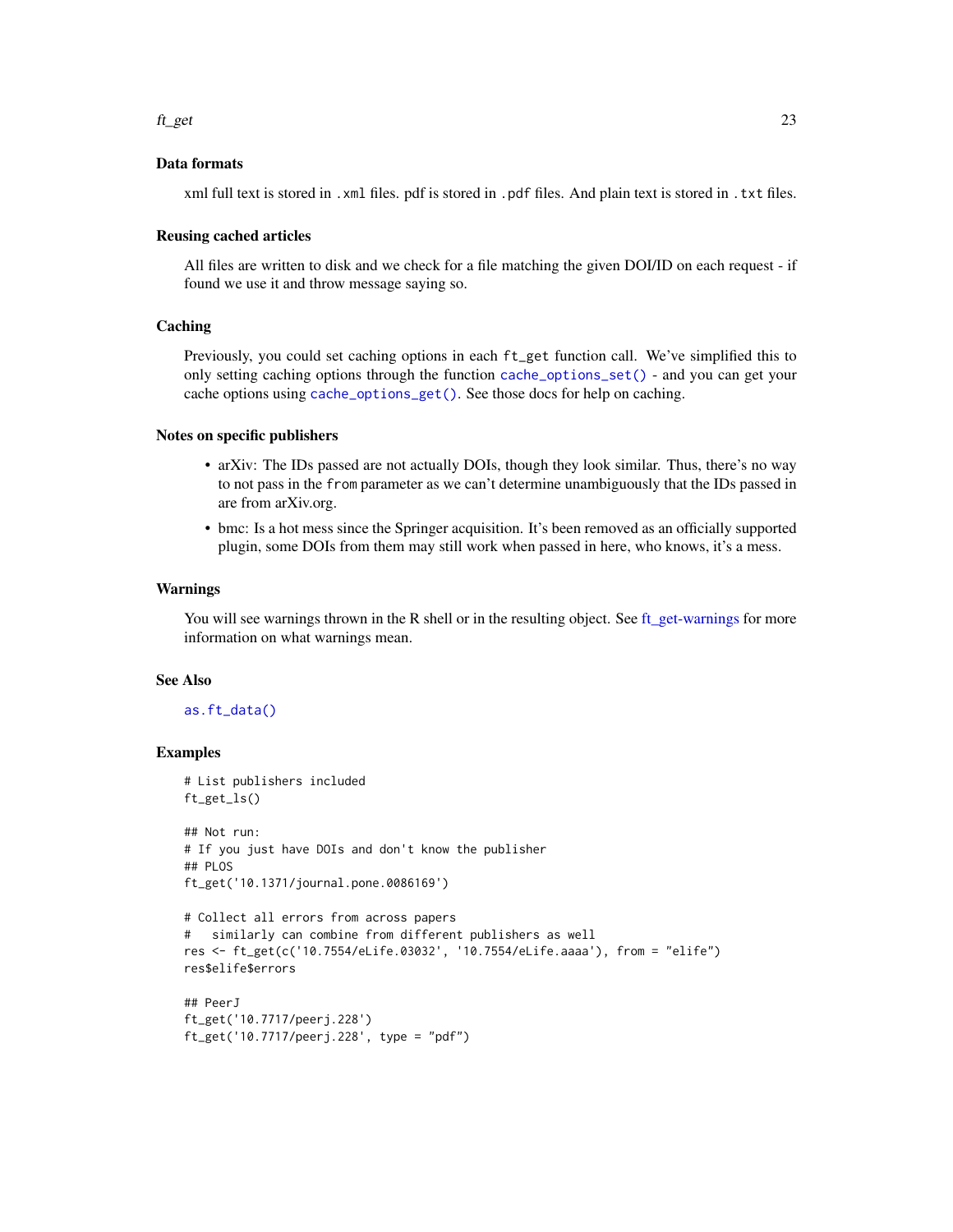```
## eLife
### xml
ft_get('10.7554/eLife.03032')
res <- ft_get(c('10.7554/eLife.03032', '10.7554/eLife.32763'),
  from = "elife")
res$elife
respdf <- ft_get(c('10.7554/eLife.03032', '10.7554/eLife.32763'),
  from = "elife", type = "pdf")
respdf$elife
elife_xml <- ft_get('10.7554/eLife.03032', from = "elife")
library(magrittr)
elife_xml %<>% ft_collect()
elife_xml$elife
### pdf
elife_pdf <- ft_get(c('10.7554/eLife.03032', '10.7554/eLife.32763'),
  from = "elife", type = "pdf")
elife_pdf$elife
elife_pdf %<>% ft_collect()
elife_pdf %>% ft_extract()
## some BMC DOIs will work, but some may not, who knows
ft_get(c('10.1186/2049-2618-2-7', '10.1186/2193-1801-3-7'), from = "entrez")
## FrontiersIn
res <- ft_get(c('10.3389/fphar.2014.00109', '10.3389/feart.2015.00009'))
res
res$frontiersin
## Hindawi - via Entrez
res <- ft_get(c('10.1155/2014/292109','10.1155/2014/162024',
'10.1155/2014/249309'))
res
res$hindawi
res$hindawi$data$path
res %>% ft_collect() %>% .$hindawi
## F1000Research - via Entrez
x <- ft_get('10.12688/f1000research.6522.1')
## Two different publishers via Entrez - retains publisher names
res <- ft_get(c('10.1155/2014/292109', '10.12688/f1000research.6522.1'))
res$hindawi
res$f1000research
## Thieme -
### coverage is hit and miss, it's not great
ft_get('10.1055/s-0032-1316462')
## Pensoft
ft_get('10.3897/mycokeys.22.12528')
## Copernicus
out <- ft_get(c('10.5194/angeo-31-2157-2013', '10.5194/bg-12-4577-2015'))
```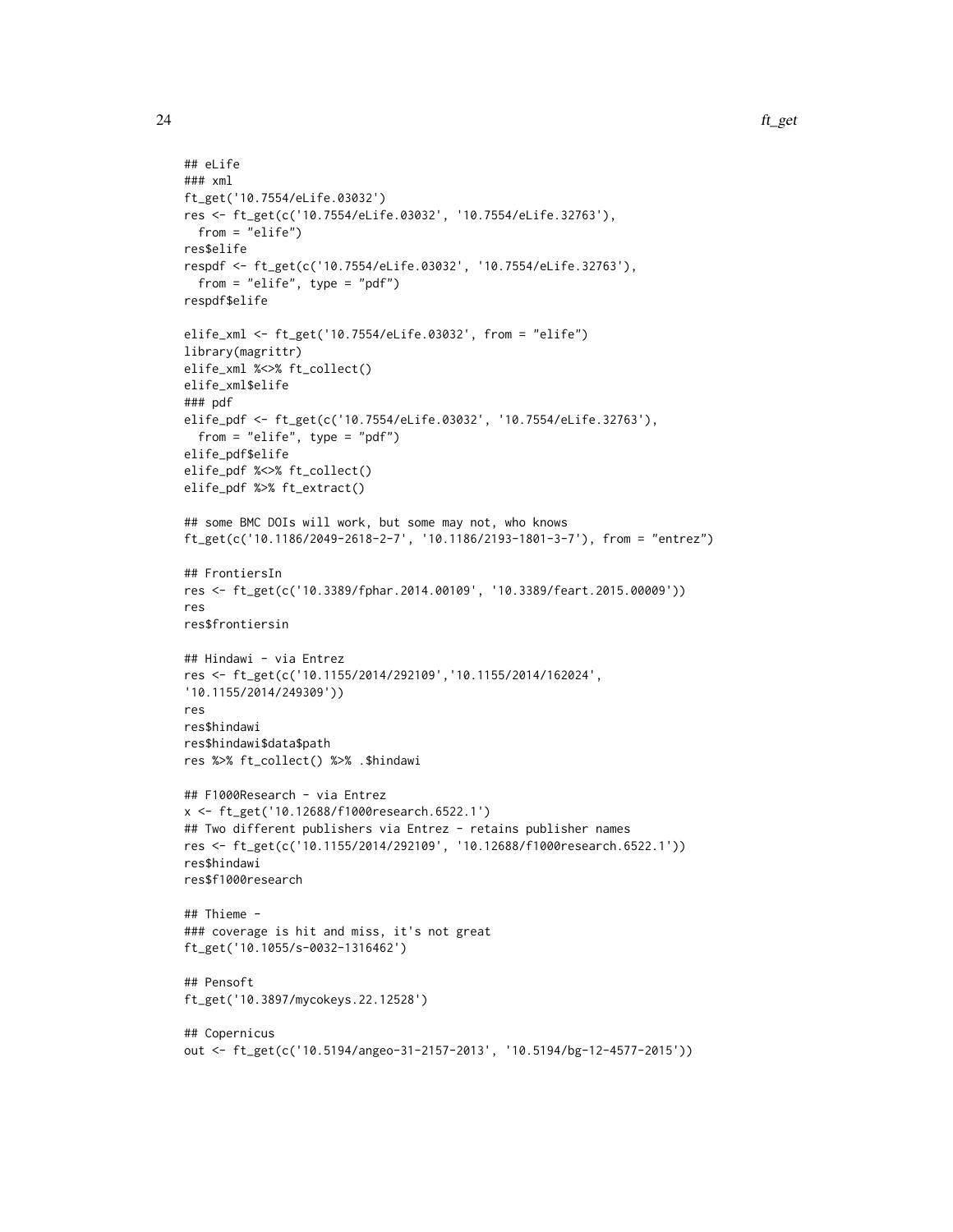```
out$copernicus
## arXiv - only pdf, you have to pass in the from parameter
res <- ft_get(x='cond-mat/9309029', from = "arxiv")
res$arxiv
res %>% ft_extract %>% .$arxiv
## bioRxiv - only pdf
res <- ft_get(x='10.1101/012476')
res$biorxiv
## AAAS - only pdf
res <- ft_get(x='10.1126/science.276.5312.548')
res$aaas
# The Royal Society
res <- ft_get("10.1098/rspa.2007.1849")
ft_get(c("10.1098/rspa.2007.1849", "10.1098/rstb.1970.0037",
  "10.1098/rsif.2006.0142"))
## Karger Publisher
(x <- ft_get('10.1159/000369331'))
x$karger
## MDPI Publisher
(x <- ft_get('10.3390/nu3010063'))
x$mdpi
ft_get('10.3390/nu7085279')
ft_get(c('10.3390/nu3010063', '10.3390/nu7085279'))
# Scientific Societies
## this is a paywall article, you may not have access or you may
x <- ft_get("10.1094/PHYTO-04-17-0144-R")
x$scientificsocieties
# Informa
x <- ft_get("10.1080/03088839.2014.926032")
ft_get("10.1080/03088839.2013.863435")
## CogentOA - part of Inform/Taylor Francis now
ft_get('10.1080/23311916.2014.938430')
library(rplos)
(dois <- searchplos(q="*:*", fl='id',
   fq=list('doc_type:full',"article_type:\"research article\""),
   limit=5)$data$id)
ft_get(dois)
ft_get(c('10.7717/peerj.228','10.7717/peerj.234'))
# elife
ft_get('10.7554/eLife.04300', from='elife')
ft_get(c('10.7554/eLife.04300', '10.7554/eLife.03032'), from='elife')
## search for elife papers via Entrez
```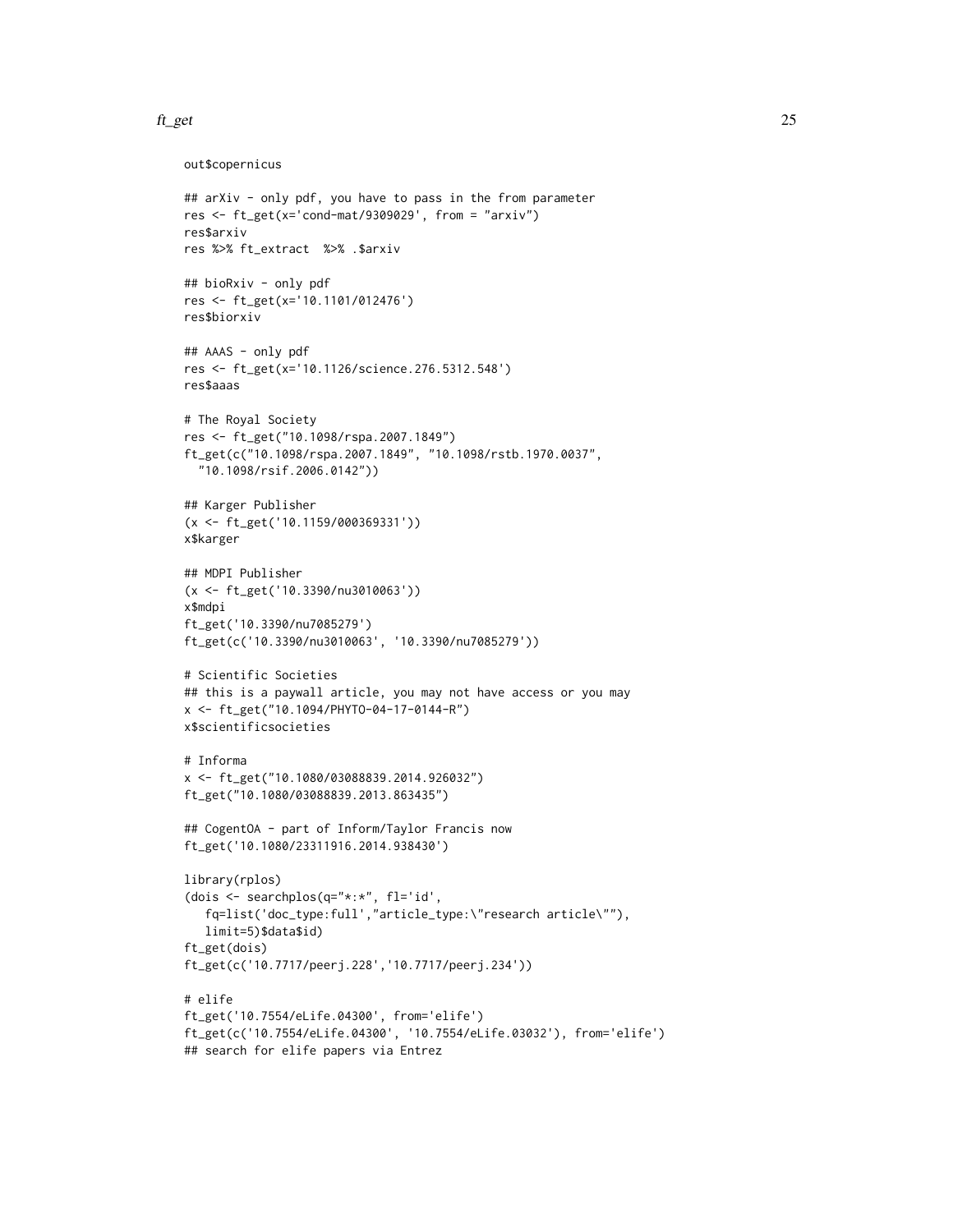```
dois <- ft_search("elife[journal]", from = "entrez")
ft_get(dois)
# Frontiers in Pharmacology (publisher: Frontiers)
doi <- '10.3389/fphar.2014.00109'
ft_get(doi, from="entrez")
# Hindawi Journals
ft_get(c('10.1155/2014/292109','10.1155/2014/162024','10.1155/2014/249309'),
  from='entrez')
# Frontiers Publisher - Frontiers in Aging Nueroscience
res <- ft_get("10.3389/fnagi.2014.00130", from='entrez')
res$entrez
# Search entrez, get some DOIs
(res <- ft_search(query='ecology', from='entrez'))
res$entrez$data$doi
ft_get(res$entrez$data$doi[1], from='entrez')
ft_get(res$entrez$data$doi[1:3], from='entrez')
# Search entrez, and pass to ft_get()
(res <- ft_search(query='ecology', from='entrez'))
ft_get(res)
# elsevier, ugh
## set an environment variable like Sys.setenv(CROSSREF_TDM = "your key")
### an open access article
ft_get(x = "10.1016/j.trac.2016.01.027", from = "elsevier")
### non open access article
#### If you don't have access, by default you get abstract only, and we
##### treat it as an error as we assume you want full text
ft_get(x = "10.1016/j.trac.2016.05.027", from = "elsevier")
#### If you want to retain whatever Elsevier gives you
##### set "retain_non_ft = TRUE"
ft_get(x = "10.1016/j.trac.2016.05.027", from = "elsevier",
  elsevieropts = list(retain_non_ft = TRUE))
# sciencedirect
## set an environment variable like Sys.setenv(ELSEVIER_TDM_KEY = "your key")
ft_get(x = "10.1016/S0140-6736(13)62329-6", from = "sciencedirect")
# wiley, ugh
ft_get(x = "10.1006/asle.2001.0035", from = "wiley", type = "pdf")
## xml
ft_get(x = "10.1111/evo.13812", from = "wiley")
## highwire fiasco paper
ft_get(x = "10.3732/ajb.1300053", from = "wiley")
ft_get(x = "10.3732/ajb.1300053", from = "wiley", type = "pdf")
# IEEE, ugh
ft_get('10.1109/TCSVT.2012.2221191', type = "pdf")
```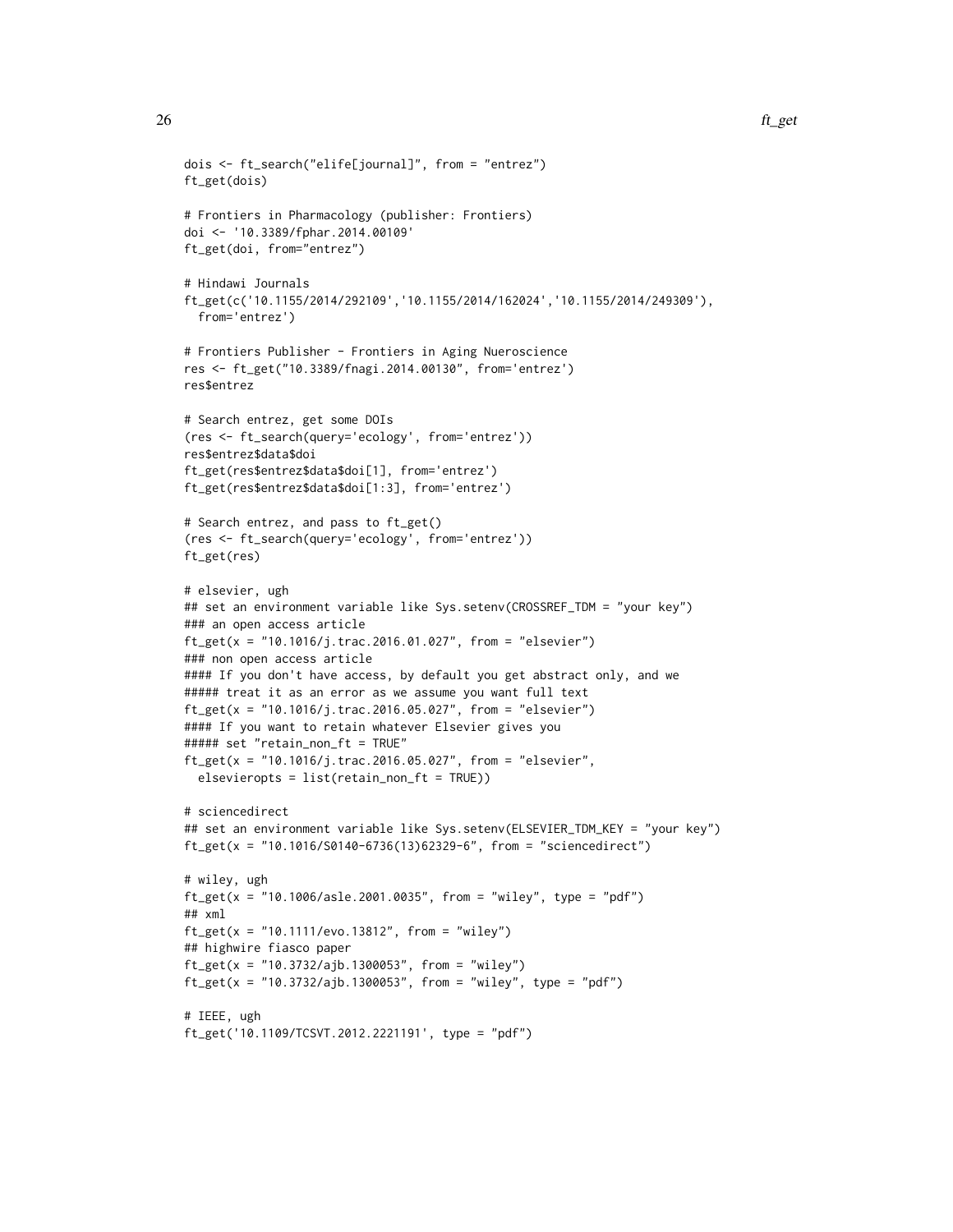```
# AIP Publishing
ft_get('10.1063/1.4967823', try_unknown = TRUE)
# PNAS
ft_get('10.1073/pnas.1708584115', try_unknown = TRUE)
# American Society for Microbiology
ft_get('10.1128/cvi.00178-17')
# American Society of Clinical Oncology
ft_get('10.1200/JCO.18.00454')
# American Institute of Physics
ft_get('10.1063/1.4895527')
# American Chemical Society
ft_get(c('10.1021/la903074z', '10.1021/jp048806z'))
# Royal Society of Chemistry
ft_get('10.1039/c8cc06410e')
# From ft_links output
## Crossref
(res2 <- ft_search(query = 'ecology', from = 'crossref', limit = 3,
  crossrefopts = list(filter = list(has_full_text=TRUE, member=98))))
(out <- ft_links(res2))
(ress < - ft_set(x = out, type = "pdf")ress$crossref
(x <- ft_links("10.1111/2041-210X.12656", "crossref"))
(y \leftarrow ft\_get(x))## Cambridge
x <- ft_get("10.1017/s0922156598230305")
x$cambridge
z <- ft_get("10.1017/jmo.2019.20")
z$cambridge
m <- ft_get("10.1017/S0266467419000270")
m$cambridge
## No publisher plugin provided yet
ft_get('10.1037/10740-005')
### no link available for this DOI
res <- ft_get('10.1037/10740-005', try_unknown = TRUE)
res[[1]]
# Get a progress bar - off by default
library(rplos)
(dois <- searchplos(q="*:*", fl='id',
   fq=list('doc_type:full',"article_type:\"research article\""),
   limit=5)$data$id)
## when articles not already downloaded you see the progress bar
```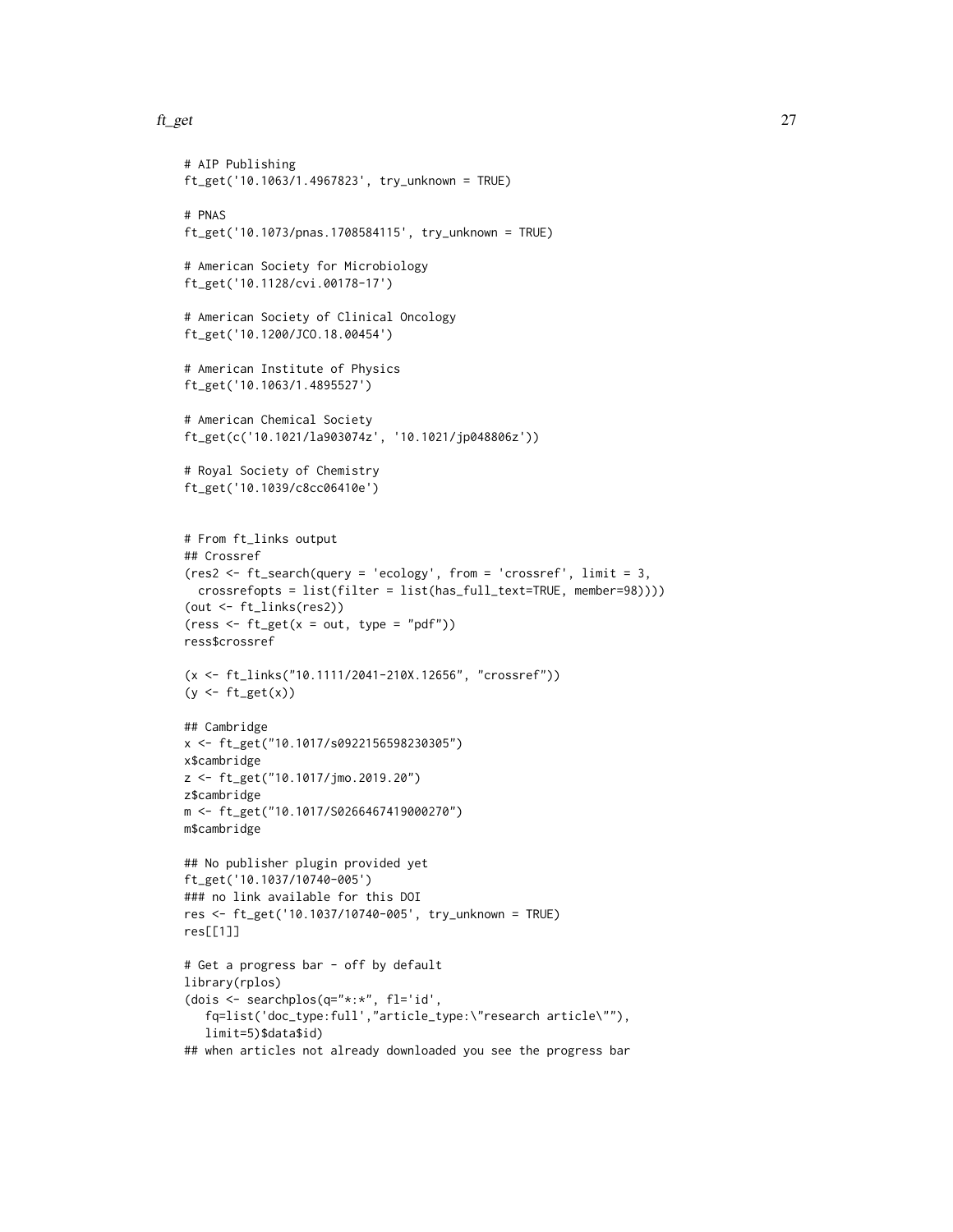```
b <- ft_get(dois, progress = TRUE)
## if articles already downloaded/cached, normally we through messages
## saying so
b <- ft_get(dois, progress = FALSE)
## but if a progress bar is requested, then the messages are suppressed
b <- ft_get(dois, progress = TRUE)
# curl options
ft_get("10.1371/journal.pcbi.1002487", verbose = TRUE)
ft_get('10.3897/mycokeys.22.12528', from = "pensoft", verbose = TRUE)
## End(Not run)
```
<span id="page-27-1"></span>ft\_get-warnings *fulltext warnings details*

#### **Description**

What can you do about the various warnings?

#### Details

This document is in relation to the function [ft\\_get\(\)](#page-18-1)

#### No plugin

For the warning "no plugin for Crossref ...", this is what happened internally:

This happens when we don't have a hard coded plugin for that specific publisher within this packge (use ft\_get\_ls() to see what hard coded publisher plugins we have), but we do have generic functions for Crossref and ftdoi that are also tried and may get a result. You are welcome to open up an issue at https://github.com/ropensci/fulltext/issues to discuss publisher specific plugins.

#### Access or an error

For the warning "you may not have access to ... or an error occurred" we've likely tried to get the full text but either an error occurred (which can be a lot of things), or you don't have access to the full text.

If you think the problem may be that you don't have access, check whether you are on an IP address that has access to the full text, and if you're not, get on one that does - most likely by being on campus/etc. or through a VPN.

#### Part of an article

For the warning "... was not found or may be a DOI for a part of an article" this happens for certain publishers (e.g., PLOS) that issue DOIs for parts of articles (e.g., abstract, body, supplements) - in which case it doesn't make sense to get full text of, for example, supplements.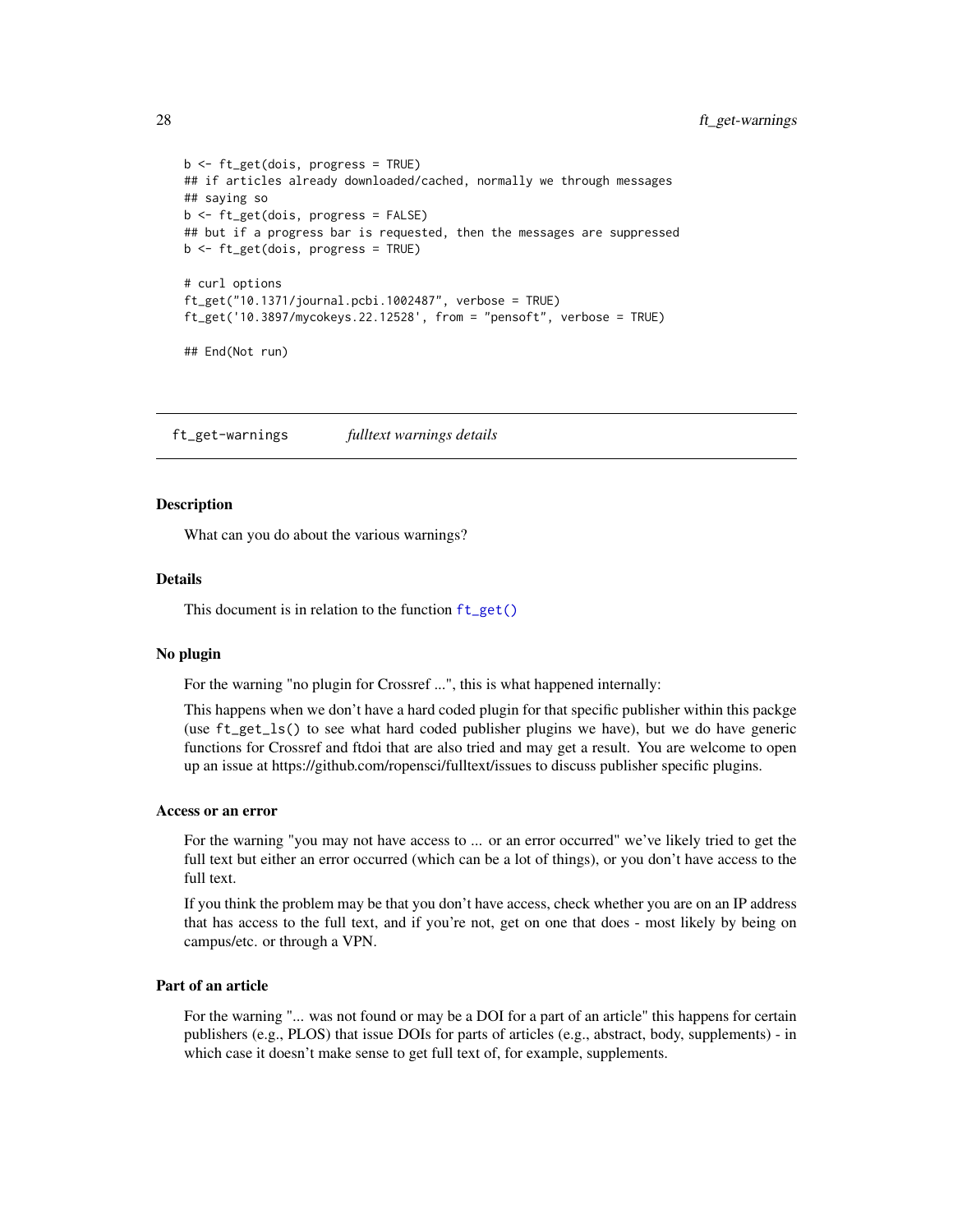#### <span id="page-28-0"></span>ft\_links 29

#### No Crossref link

For the warning "no link found from Crossref", this happens when we've gone through the route of searching for a full text URL from the Crossref API, and there wasn't one, so we stop searching and give that warning.

<span id="page-28-1"></span>ft\_links *Get full text links*

#### Description

Get full text links

#### Usage

 $ft\_links(x, from = NULL, ...)$ 

ft\_links\_ls()

#### Arguments

|                         | One of ft, ft_ind, or a character string of DOIs.  |
|-------------------------|----------------------------------------------------|
| from                    | Source to query. Ignored when ft_ind class passed. |
| $\cdot$ $\cdot$ $\cdot$ | (entrez), see examples below                       |

#### Details

Inputs can be an object of class ft, ft\_ind, or a character string of DOIs. You can specify a specific source for four sources (PLOS, BMC, Crossref, and Entrez), but any other publishers we guess the publisher form the input DOI(s), then attempt to generate full text links based on the publisher (if found). Of course, guessing the publisher makes things slower as it requires an HTTP request.

Strategy varies by publisher. For some we can construct XML and PDF links only from the DOI. For others, we need to make an HTTP request to the publisher to get additional information - this of course makes things slower.

See Rate Limits and Authentication in [fulltext-package](#page-1-1) for rate limiting and authentication information, respectively

#### Value

An object of class ft\_links, with either a list or data.frame for each DOI, with links for XML and PDF links (typically).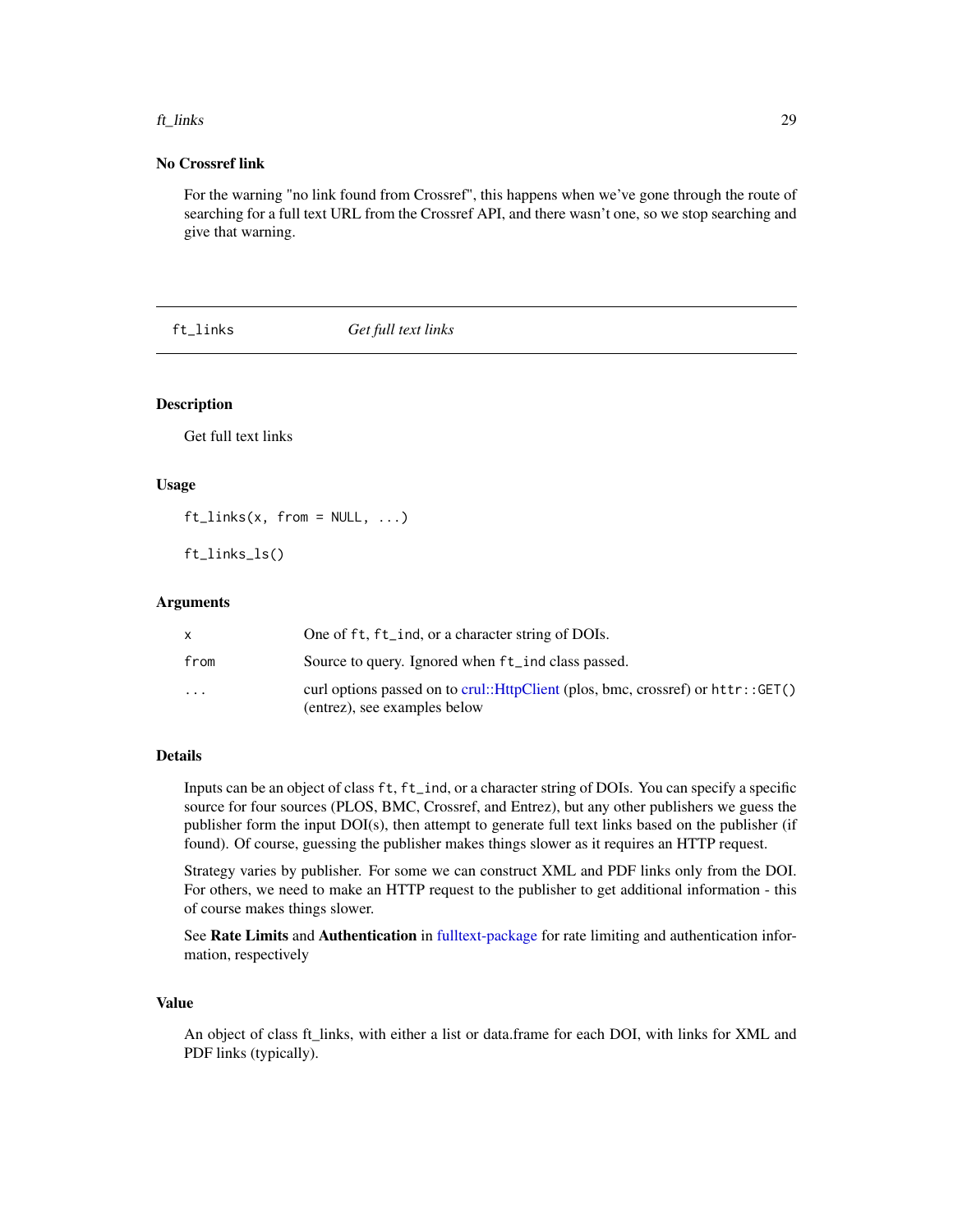#### Examples

```
# List publishers included
ft_links_ls()
## Not run:
# Entrez
(res1 <- ft_search(query='ecology', from='entrez'))
res1$entrez$data$doi
## directly from ft_search output
(out <- ft_links(res1))
out$entrez
out$entrez$data[[1]]
## directly individual elements of ft_search output
(out <- ft_links(res1$entrez))
out$entrez
## from character vector of DOIs
x <- c("10.1371/journal.pone.0086169", "10.1016/j.ympev.2010.07.013")
(out2 < - ft_{\text{links}}(x, from = "entrez"))out2$entrez
# Crossref
(res2 <- ft_search(query='ecology', from='crossref'))
res2$crossref$data$doi
## directly from ft_search output
(out <- ft_links(res2))
out$crossref
out$crossref$data[[1]]
## directly individual elements of ft_search output
(out <- ft_links(res2$crossref))
out$crossref
## from character vector of DOIs
x \leq -c ("10.1016/s1754-5048(14)00139-1",
       "10.1016/b978-0-12-378260-1.50017-8")
(out2 < - ft_{\text{links}}(x, from = "crossref"))out2$crossref
# PLOS
(res3 <- ft_search(query='ecology', from='plos', plosopts=list(
   fl=c('id','author','eissn','journal','counter_total_all',
        'alm_twitterCount'))))
res3$plos$data$id
## directly from ft_search output
(out <- ft_links(res3))
out$plos
out$plos$data[[1]]
## directly individual elements of ft_search output
(out <- ft_links(res3$plos))
out$plos
## from character vector of DOIs
x <- c("10.1371/journal.pone.0017342", "10.1371/journal.pone.0091497")
out3 <- ft_links(x)
out3$plos
```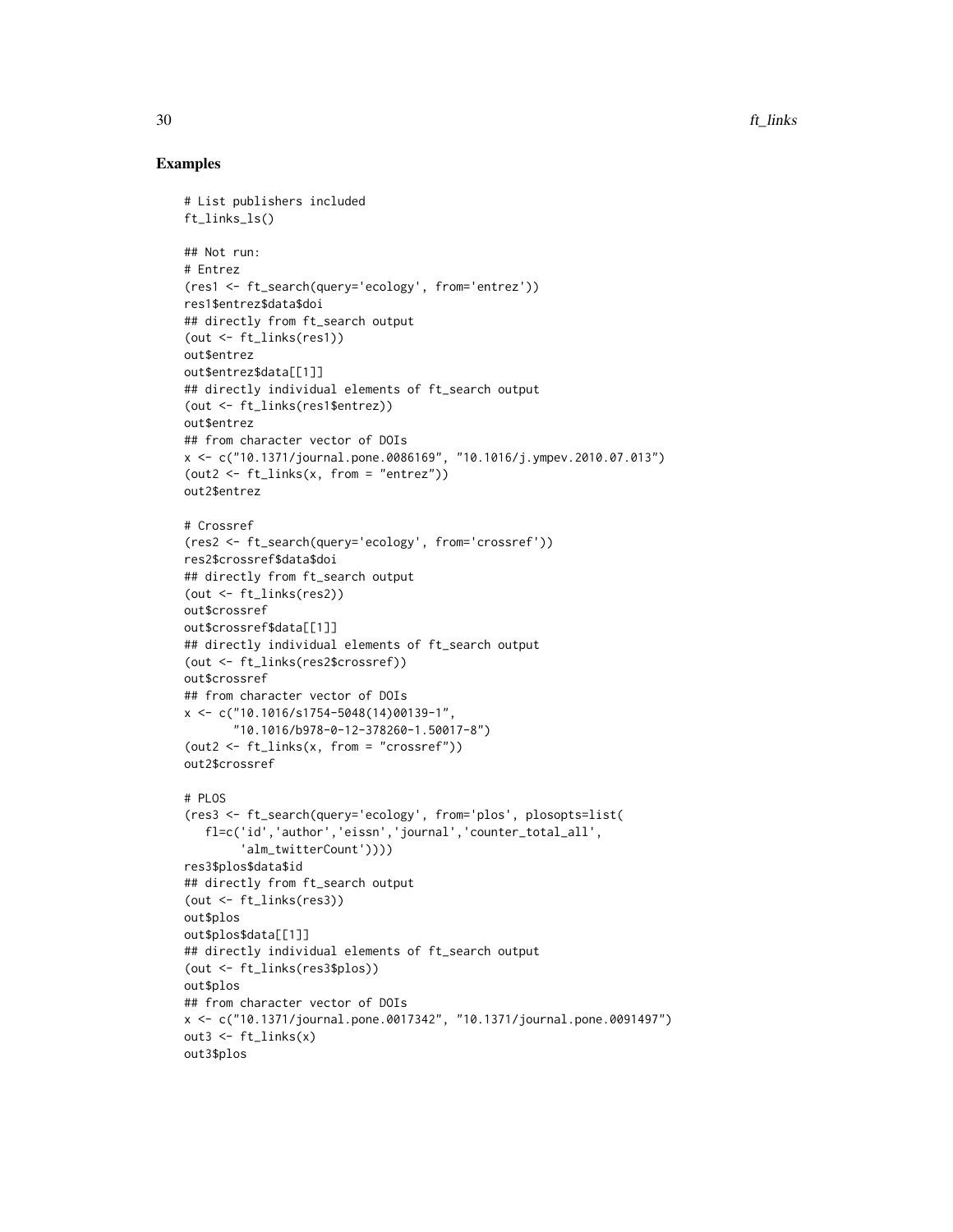```
ft_links 31
```

```
# BMC
(res <- ft_search(query='ecology', from='bmc'))
res$bmc
## directly from ft_search output
(out <- ft_links(res))
out$bmc
out$bmc$data[[1]]
## directly individual elements of ft_search output
(out <- ft_links(res$bmc))
out$bmc
# Character input
out4 <- ft_links('10.1371/journal.pone.0086169')
out4$plos
# other publishers
## elife
res <- ft_links(c('10.7554/eLife.03032', '10.7554/eLife.02747'))
res$elife
## peerj
ft_links('10.7717/peerj.228')
ft_links(c('10.7717/peerj.228', '10.7717/peerj.1200'))
## wiley
res <- ft_links('10.1006/asle.2001.0035', from = "crossref")
res$crossref$data[[1]]$url
## informa
res <- ft_links('10.1174/02134749660569378', from = "crossref")
res$crossref$data[[1]]$url
## frontiersin
(res <- ft_links('10.3389/fphar.2014.00109'))
res$frontiersin
## copernicus
(res <- ft_links('10.5194/angeo-31-2157-2013'))
res$copernicus
## cogent
(res <- ft_links('10.1080/23311916.2014.938430'))
res$informa
## bmc
(res <- ft_links('10.1186/2049-2618-2-7'))
res$springer
(res <- ft_links('10.1186/2049-2618-2-7', from = "bmc"))
## Many publishers, elife and peerj
res <- ft_links(c('10.7554/eLife.03032', '10.7717/peerj.228'))
res$elife
```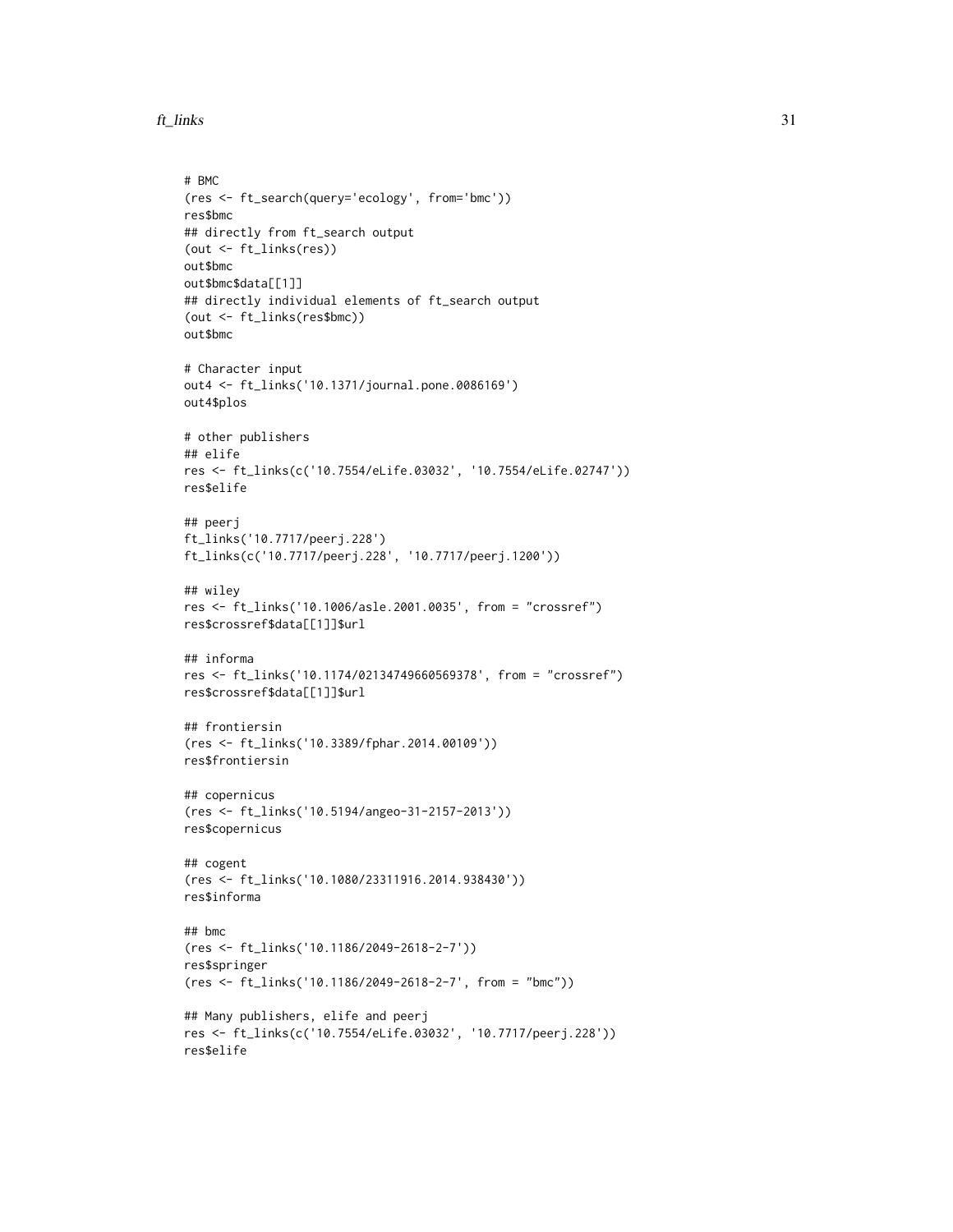```
res$peerj
# curl options
ft_links("10.2458/v17i1.21696", from = "crossref", verbose = TRUE)
## End(Not run)
```
ft\_providers *Search for information on journals or publishers.*

#### Description

Search for information on journals or publishers.

#### Usage

```
ft\_providers(journal = NULL, publisher = NULL, limit = 10, ...)
```
#### Arguments

| journal   | Query terms                                 |
|-----------|---------------------------------------------|
| publisher | Source to query                             |
| limit     | Number of records to return.                |
|           | Further args passed on to crul:: HttpClient |

#### Value

An object of class ft\_p

#### Examples

```
## Not run:
ft_providers(journal="Stem Cells International")
ft_providers(publisher="hindawi")
ft_providers(publisher="journal")
```
## End(Not run)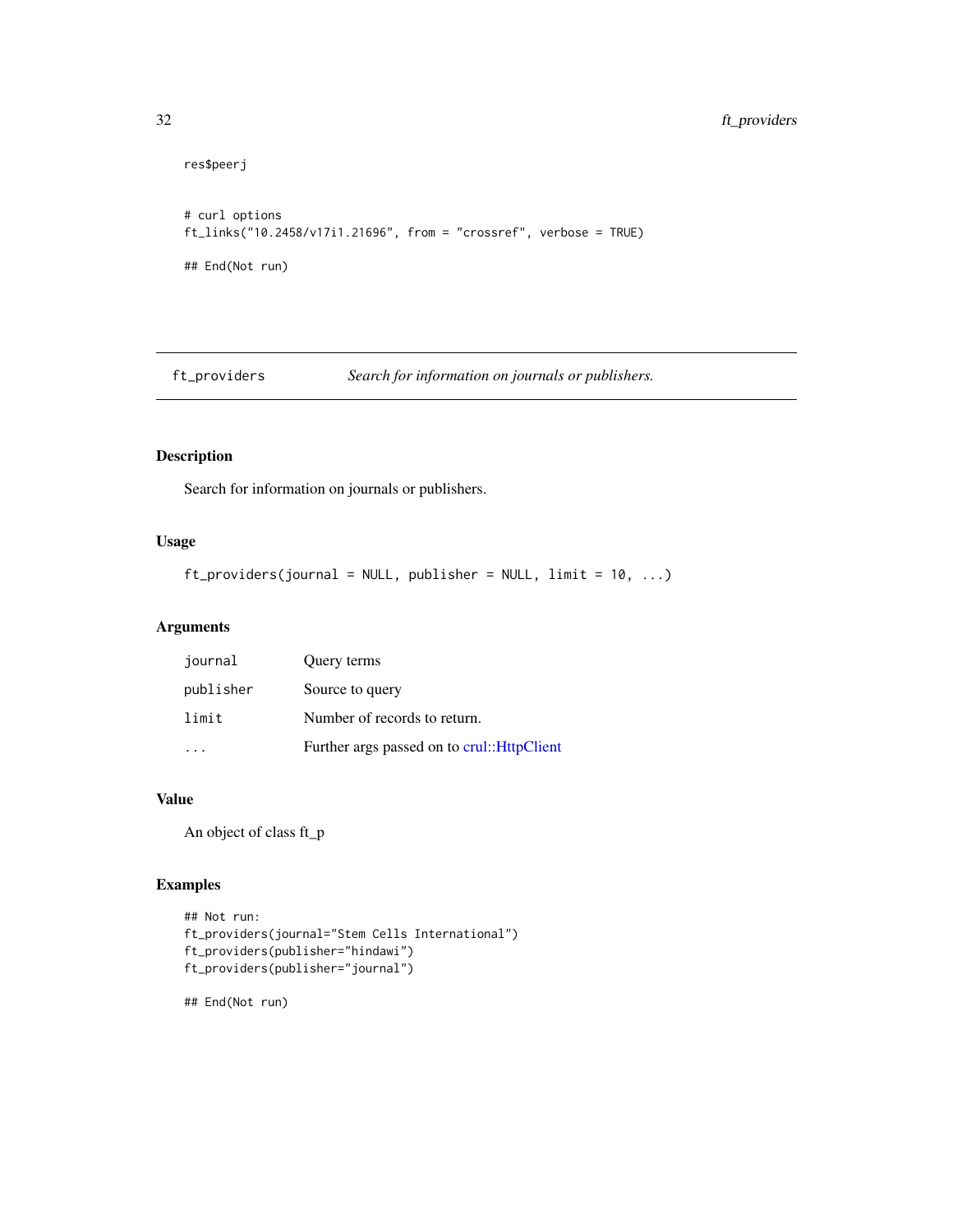<span id="page-32-1"></span><span id="page-32-0"></span>

#### Description

ft\_search is a one stop shop for searching for articles across many publishers and repositories. We currently support search for PLOS via the rplos package, Crossref via the rcrossref package, Entrez via the rentrez package, arXiv via the aRxiv package, and BMC, Biorxiv, EuropePMC, and Scopus via internal helper functions in this package.

Many publishers' content is searchable via Crossref and Entrez - of course this doesn't mean that we can get full text for those articles. In the output objects of this function, we attempt to help by indicating what license is used for articles.

#### Usage

```
ft_search(
  query,
  from = "plos",
  limit = 10,start = 0,
  plosopts = list(),
  bmcopts = list(),
  crossrefopts = list(),
  entrezopts = list(),arxivopts = list(),
  biorxivopts = list(),
  \text{euroopts} = \text{list}(),scopusopts = list(),
  mapts = list(),...
\mathcal{E}
```
ft\_search\_ls()

#### Arguments

| query    | (character) Query terms                                                                                                                                                                                                                                                              |
|----------|--------------------------------------------------------------------------------------------------------------------------------------------------------------------------------------------------------------------------------------------------------------------------------------|
| from     | (character) Source to query, one or more of "plos", "bmc", "crossref", "entrez",<br>"arxiv", "biorxiv", "europmc", "scopus", or "ma"                                                                                                                                                 |
| limit    | (integer) Number of records to return, default: 10                                                                                                                                                                                                                                   |
| start    | (integer) Record number to start at. Only used for 'scopus' right now. default:<br>0. Note that with some data sources we loop internally to get all the results you<br>want with the limit parameter, so start in those cases will be ignored. See<br><b>Looping</b> section below. |
| plosopts | (list) PLOS options, a named list. See rplos::searchplos()                                                                                                                                                                                                                           |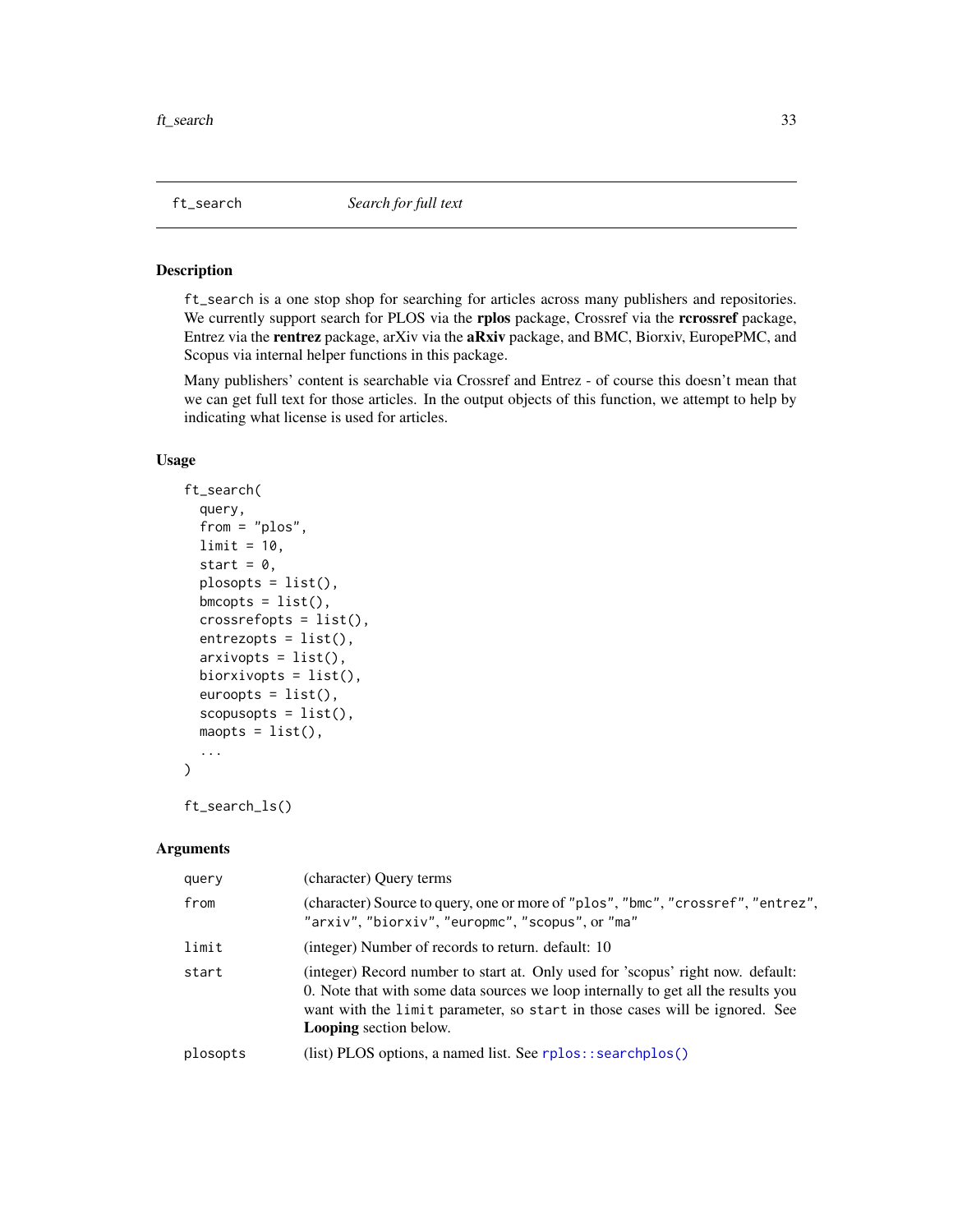<span id="page-33-0"></span>

| bmcopts      | (list) BMC options, a named list. See bmc_search()                                                                                                                      |
|--------------|-------------------------------------------------------------------------------------------------------------------------------------------------------------------------|
| crossrefopts | (list) Crossref options, a named list. See rcrossref::cr_works()                                                                                                        |
| entrezopts   | (list) Entrez options, a named list. See rentrez::entrez_search()                                                                                                       |
| arxivopts    | (list) arxiv options, a named list. See $aRxiv$ : : $arxiv$ search()                                                                                                    |
| biorxivopts  | (list) biorxiv options, a named list. See $\frac{b}{c}$ search()                                                                                                        |
| euroopts     | (list) Euro PMC options, a named list. See eupmc_search()                                                                                                               |
| scopusopts   | (list) Scopus options, a named list. See scopus_search()                                                                                                                |
| maopts       | (list) Microsoft Academic options, a named list. See microsoft_search()                                                                                                 |
| $\cdots$     | curl options passed on to crul::HttpClient, see examples below. curl options are<br>ignored for: arxiv (however, you can wrap your call to arxiv in httr:: with_config) |

#### Details

Each of plosopts, scopusopts, etc. expect a named list.

See Rate Limits and Authentication in [fulltext-package](#page-1-1) for rate limiting and authentication information, respectively

See https://dev.elsevier.com/sc\_search\_tips.html for help/tips on searching with Scopus

#### Value

An object of class ft, and objects of class ft\_ind within each source. You can access each data source with \$

#### Looping

Note that we necessarily have to treat different sources/publishers differently internally in this function. Some we can search and get back as many results as desired automatically, while with others you'd have to manually iterate through to get all your results. Notes on different sources:

- PLOS: [rplos::searchplos\(\)](#page-0-0) used and includes internal looping of requests
- BMC: using internal function bmc\_search that does not loop, so you have to iterate through requests manually
- Crossref: [rcrossref::cr\\_works\(\)](#page-0-0) used, but does not include internal looping of requests, but the max limit for one request is relatively high at 1000
- Entrez: [rentrez::entrez\\_search\(\)](#page-0-0) used, but does not include internal looping of requests
- arXiv: [aRxiv::arxiv\\_search\(\)](#page-0-0) used and includes internal looping of requests
- BiorXiv: using internal function biorxiv\_search that does not loop, so you have to iterate through requests manually
- Europe BMC: using internal function eupmc\_search that does not loop, so you have to iterate through requests manually
- Scopus: using internal function scopus\_search\_loop that does include internal looping of requests
- Microsoft AR: using internal function microsoft\_search that does not loop, so you have to iterate through requests manually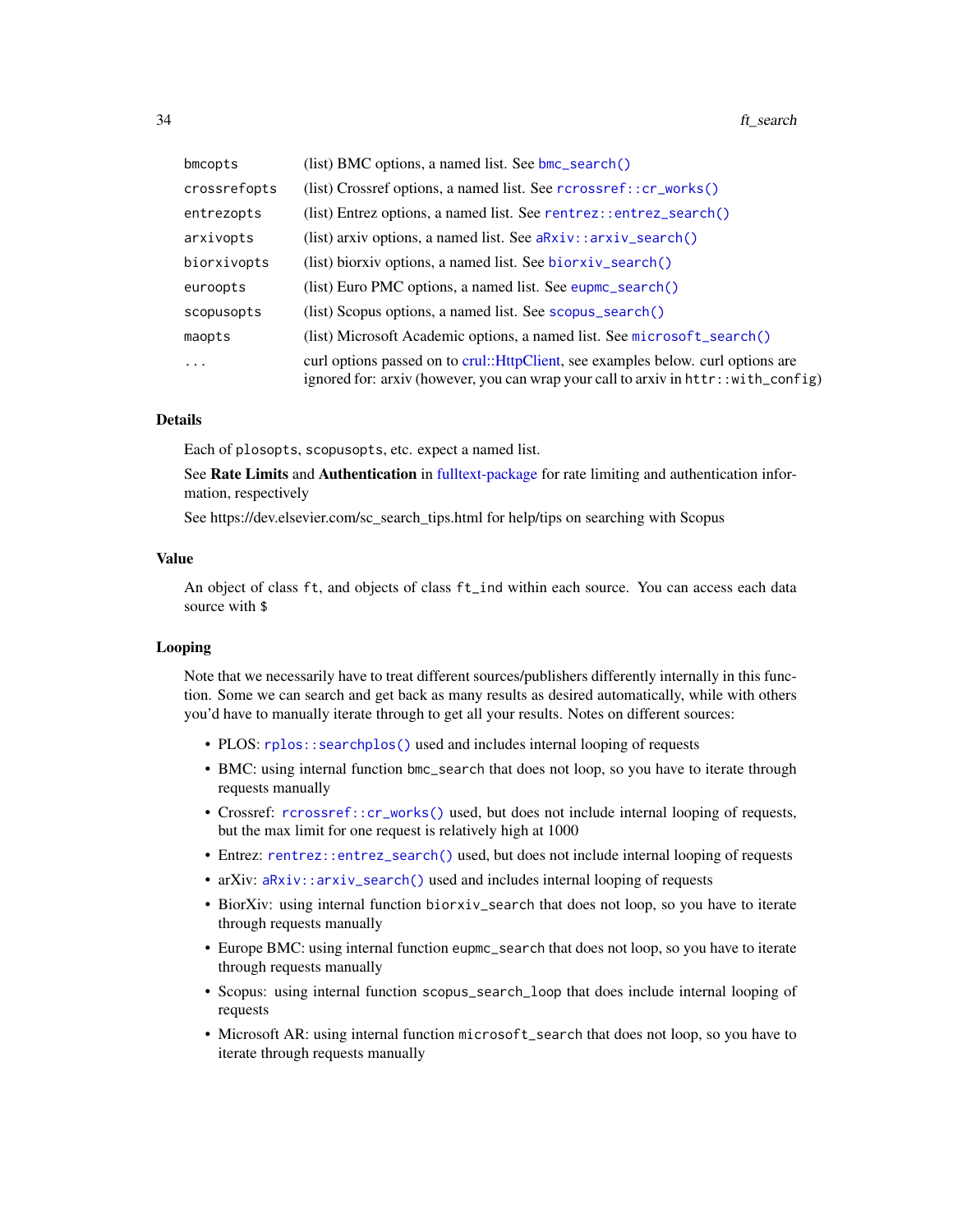#### ft\_search 35

#### Note

for all \*opts parameters, ee the function linked to in the parameter definition for what you can pass to it.

#### Examples

```
# List publishers included
ft_search_ls()
## Not run:
# Plos
(res1 <- ft_search(query='ecology', from='plos'))
res1$plos
ft_search(query='climate change', from='plos', limit=500,
 plosopts=list(
  fl=c('id','author','eissn','journal','counter_total_all',
   'alm_twitterCount')))
# Crossref
(res2 <- ft_search(query='ecology', from='crossref'))
res2$crossref
# BioRxiv
(res <- ft_search(query='owls', from='biorxiv'))
res$biorxiv
# Entrez
(res <- ft_search(query='ecology', from='entrez'))
res$entrez
# arXiv
(res <- ft_search(query='ecology', from='arxiv'))
res$arxiv
# BMC - can be very slow
(res <- ft_search(query='ecology', from='bmc'))
res$bmc
# Europe PMC
(res <- ft_search(query='ecology', from='europmc'))
res$europmc
## get the next batch of results, using the cursorMark result
ft_search(query='ecology', from='europmc',
  euroopts = list(cursorMark = res$europmc$cursorMark))
# Scopus
(res <- ft_search(query = 'ecology', from = 'scopus', limit = 100,
   scopusopts = list(key = Sys.getenv('ELSEVIER_SCOPUS_KEY'))))
res$scopus
## pagination
(res <- ft_search(query = 'ecology', from = 'scopus',
   scopusopts = list(key = Sys.getenv('ELSEVIER_SCOPUS_KEY')), limit = 5))
```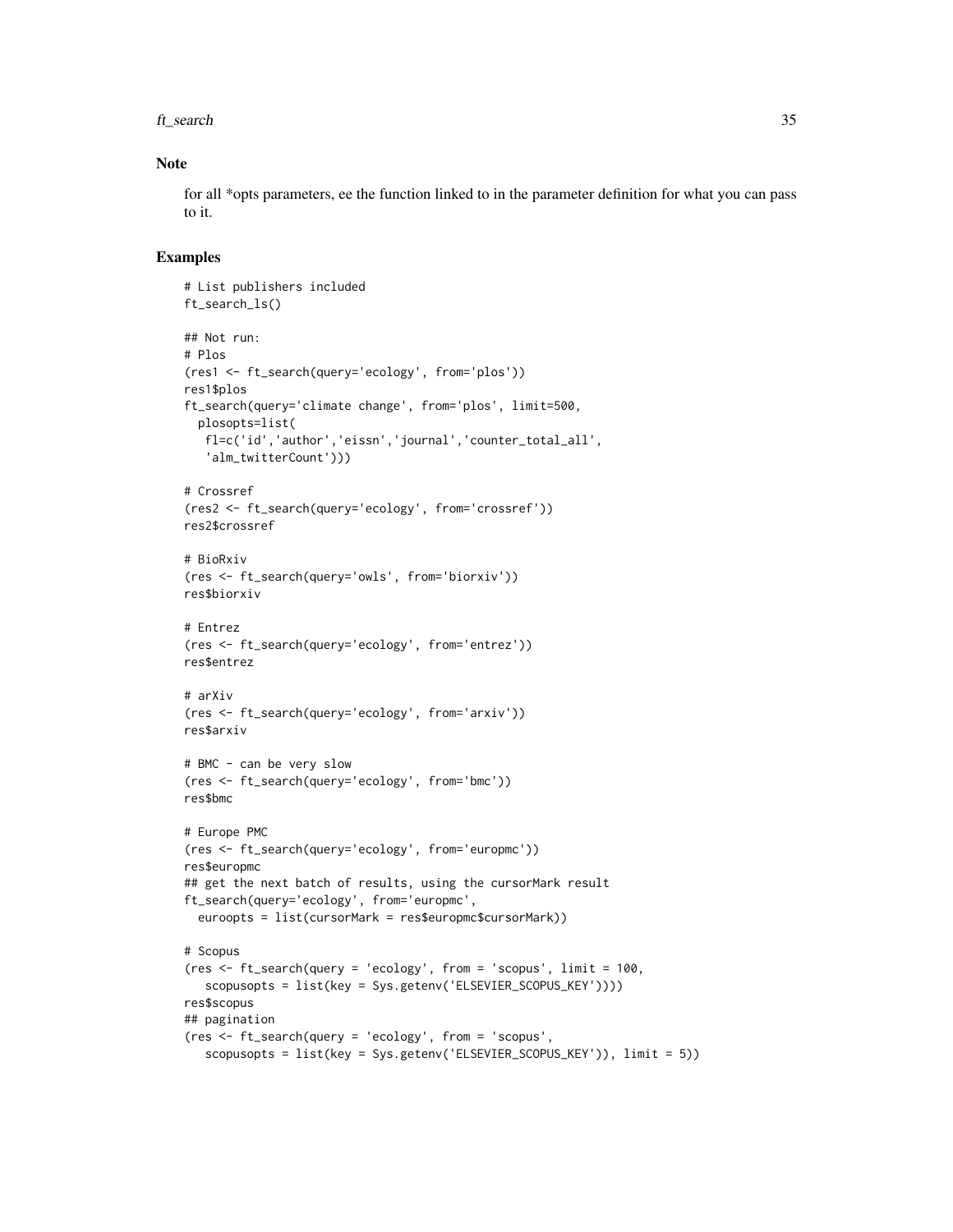```
## lots of results
(res <- ft_search(query = "ecology community elk cow", from = 'scopus',
  limit = 100,
   scopusopts = list(key = Sys.getenv('ELSEVIER_SCOPUS_KEY'))))
res$scopus
## facets
## FIXME: apparently I don't have access to facets anymore
# (res <- ft_search(query = 'ecology', from = 'scopus',
# scopusopts = list(
# key = Sys.getenv('ELSEVIER_SCOPUS_KEY'),
# facets = "subjarea(count=5)"
# ), limit = 5))
# res$scopus
# PLOS, Crossref, and arxiv
(res <- ft_search(query='ecology', from=c('plos','crossref','arxiv')))
res$plos
res$arxiv
res$crossref
# Microsoft academic search
key <- Sys.getenv("MICROSOFT_ACADEMIC_KEY")
(res <- ft_search("Y='19'...", from = "microsoft", maopts = list(key = key)))
res$ma$data$DOI
# curl options
ft_search(query='ecology', from='plos', verbose = TRUE)
ma_key <- Sys.getenv("MICROSOFT_ACADEMIC_KEY")
ft_search("Y='19'...", from='microsoft', maopts = list(key = ma_key),
  verbose = TRUE)
## End(Not run)
```
<span id="page-35-1"></span>ft\_serialize *Serialize raw text to other formats, including to disk*

#### Description

ft\_serialize helps you convert to various data formats. If your data is in unparsed XML (i.e., character class), you can convert to parsed XML. If in XML, you can convert to (ugly-ish) JSON, or a list.

#### Usage

ft\_get\_keys(x)

```
ft\_serialize(x, to = "xml", from = NULL, ...)
```
<span id="page-35-0"></span>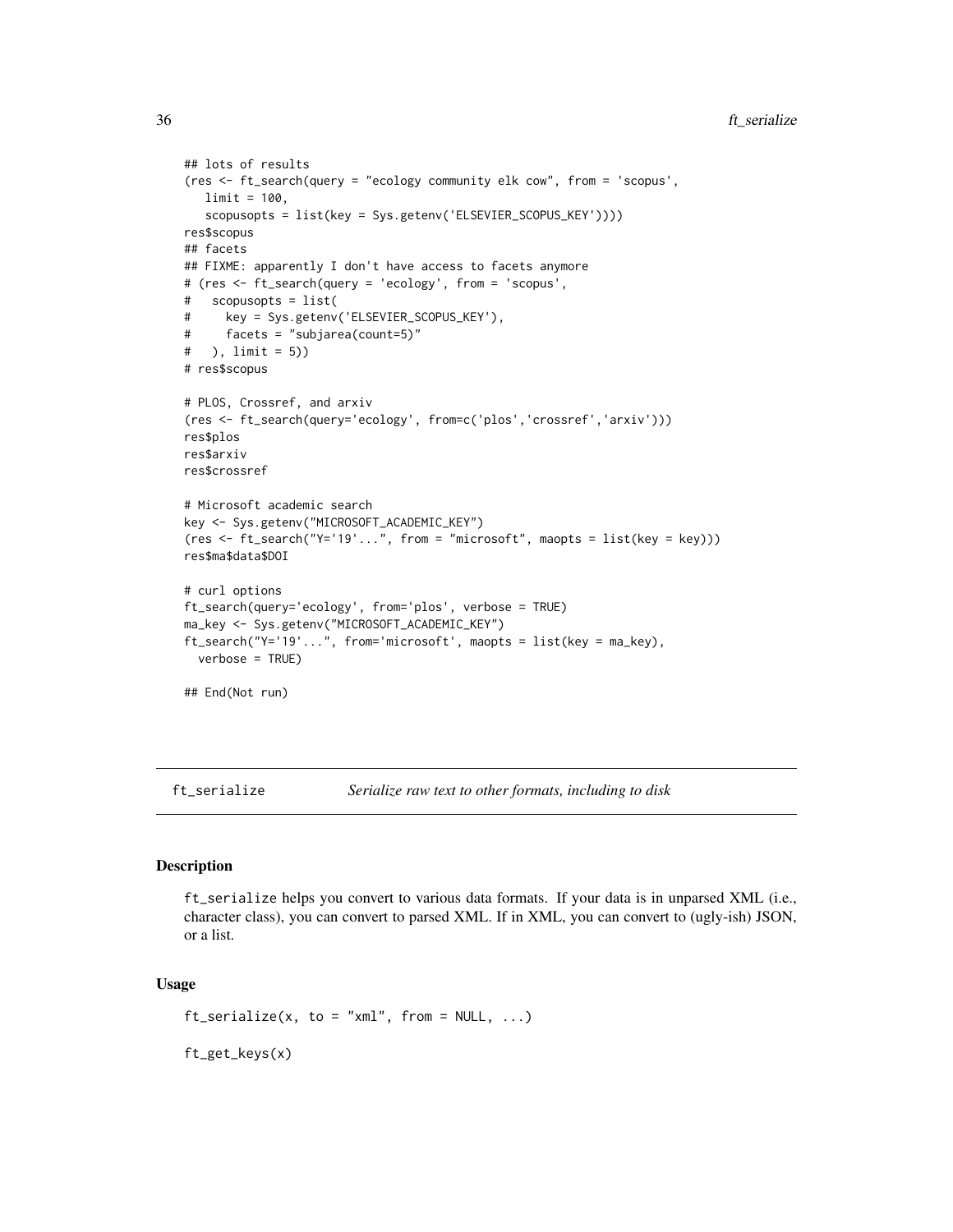#### <span id="page-36-0"></span>ft\_table 37

#### Arguments

| $\mathsf{x}$            | Input object, output from a call to ft_get. Required.                                                                                        |
|-------------------------|----------------------------------------------------------------------------------------------------------------------------------------------|
| to                      | (character) Format to serialize to. One of list, xml, or json. Required. Output to<br>xml returns object of class XMLInternalDocument.       |
| from                    | (character) Format x is currently in. Function attempts to use metadata provided,<br>or guess from data itself. Optional. CURRENTLY IGNORED. |
| $\cdot$ $\cdot$ $\cdot$ | Further args passed on to xml2::read_xml() or jsonlite::toJSON()                                                                             |

#### Value

An object of class ft\_parsed

#### Examples

```
## Not run:
res <- ft_get('10.7717/peerj.228')
# if articles in xml format, parse the XML
(out <- ft_serialize(ft_collect(res), to='xml'))
out$peerj$data$data[[1]] # the xml
# From XML to JSON
(out <- ft_serialize(ft_collect(res), to='json'))
out$peerj$data$data$`10.7717/peerj.228` # the json
jsonlite::fromJSON(out$peerj$data$data$`10.7717/peerj.228`)
# To a list
out <- ft_serialize(ft_collect(res), to='list')
out$peerj$data$data
```

```
out$peerj$data$data[[1]]$body$sec$title
```
## End(Not run)

ft\_table *Collect metadata and text into a data.frame*

#### Description

Facilitates downstream processing with text mining packages by providing metadata and full text in a tidy data.frame format

#### Usage

```
ft_table(path = NULL, type = NULL, encoding = NULL, xml_extract_text = TRUE)
```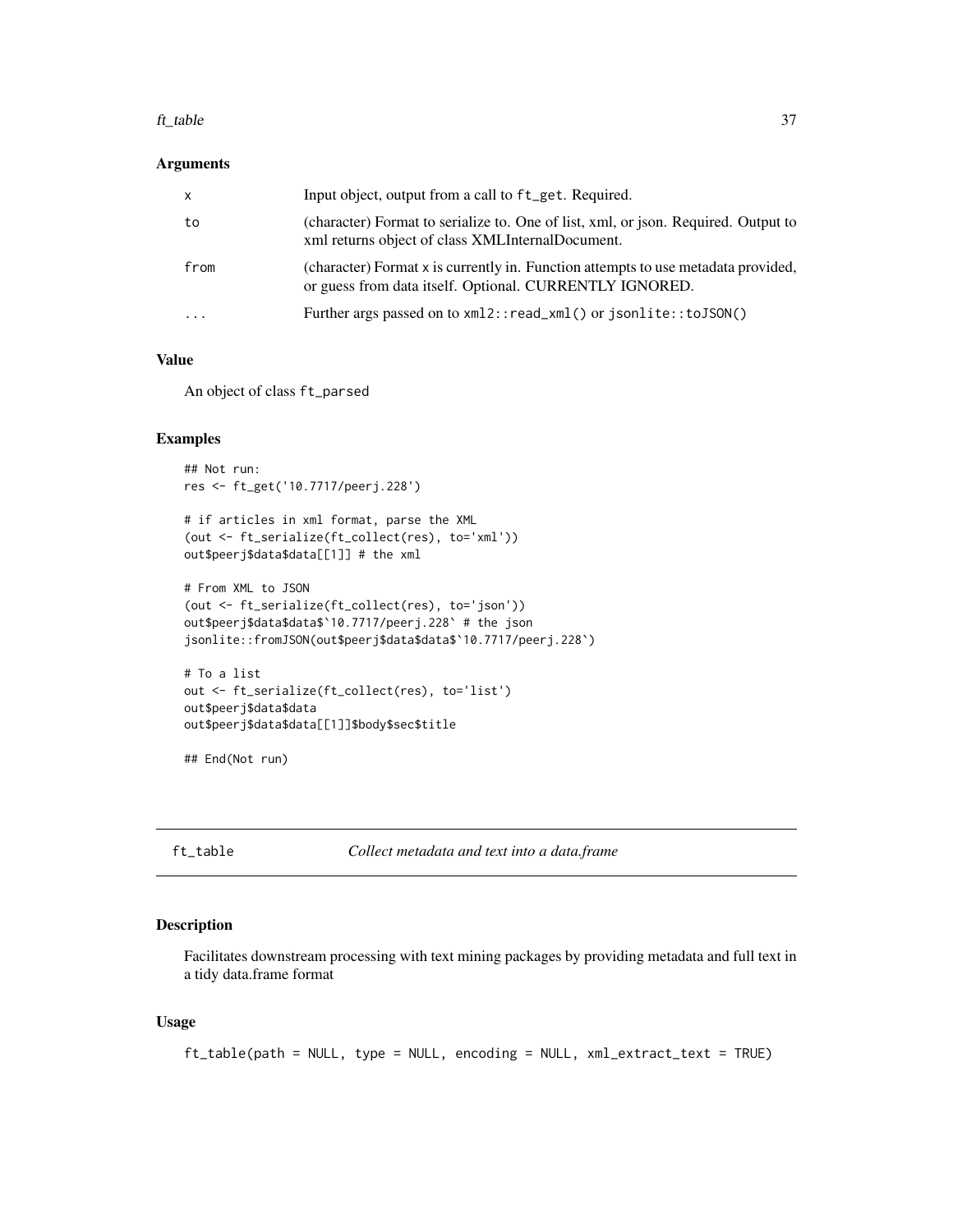#### <span id="page-37-0"></span>**Arguments**

| path             | a directory path, must exist                                                                                                                                   |  |
|------------------|----------------------------------------------------------------------------------------------------------------------------------------------------------------|--|
| type             | (character) type of files to get. Default is NULL which gets all types. Can be one<br>of pdf, xml, or plain (file extensions: pdf, xml, and txt, respectively) |  |
| encoding         | (character) encoding, if NULL we get it from getOption("encoding")                                                                                             |  |
| xml_extract_text |                                                                                                                                                                |  |
|                  | (logical) for XML, should we extract the text (TRUE) or return a string as XML<br>(FALSE). Default: TRUE                                                       |  |

#### Details

You can alternatively use readtext::readtext() or similar functions to achieve a similar outcome.

#### Examples

```
## Not run:
if (interactive()) {
## from a directory path
x < -ft_table()x
## only xml
ft_table(type = "xml")
## only pdf
ft_table(type = "pdf")
## don't pull text out of xml, just give back the xml please
x <- ft_table(xml_extract_text = FALSE)
x
}
## End(Not run)
```
fulltext-defunct *Defunct functions in fulltext*

#### Description

- [ft\\_extract\\_corpus](#page-0-0) Function removed. As part of focusing scope of the package we're trying to limit dependencies, so downstream use of tm can still easily be done.
- [pdfx:](#page-0-0) Function removed. We're trying to focus the scope of the package and this function is more out of scope now.
- [chunks:](#page-0-0) Function name changed to [ft\\_chunks\(\)](#page-0-0)
- [tabularize:](#page-0-0) Function name changed to [ft\\_tabularize\(\)](#page-0-0)
- [collect:](#page-0-0) Function name changed to [ft\\_collect\(\)](#page-16-1)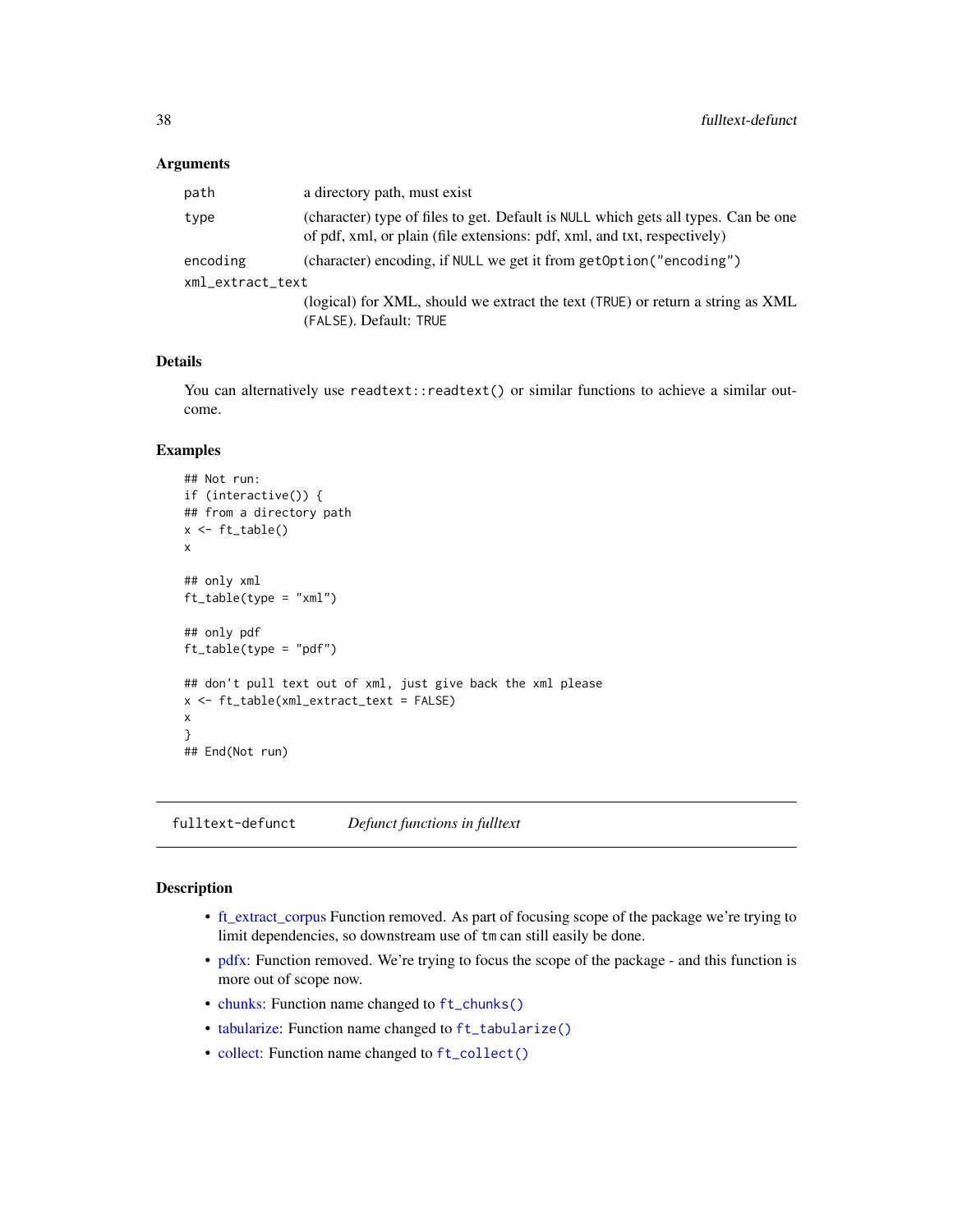#### <span id="page-38-0"></span>fulltext-defunct 39

- [get\\_text:](#page-0-0) Function name changed to [ft\\_text\(\)](#page-16-2)
- cache\_clear was never working anyway, and is now removed
- [ft\\_browse\\_sections:](#page-0-0) no sign that function used, and allows to remove a dependency
- [ft\\_get\\_si:](#page-0-0) moved to package suppdata
- [ft\\_chunks:](#page-0-0) moved to package pubchunks
- [ft\\_tabularize:](#page-0-0) moved to package pubchunks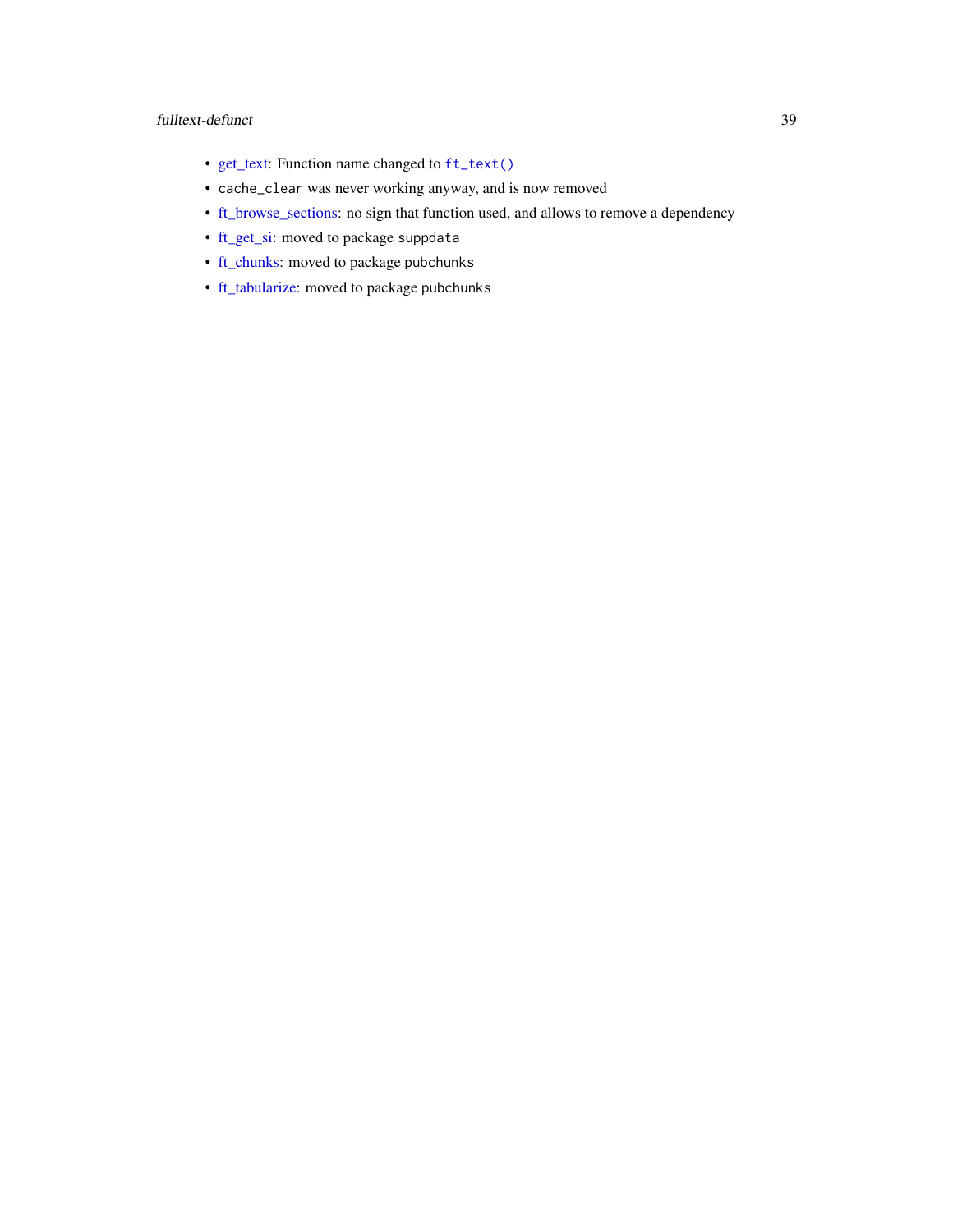# <span id="page-39-0"></span>Index

∗ caching-functions cache, [7](#page-6-0) cache\_file\_info, [8](#page-7-0) ftxt\_cache, [13](#page-12-0) ∗ ftdoi ftd\_doi, [10](#page-9-0) ftd\_fetch\_patterns, [13](#page-12-0) ftdoi\_cache, [9](#page-8-0) ∗ package fulltext-package, [2](#page-1-0) aRxiv::arxiv\_search(), *[34](#page-33-0)* as.ft\_data, [5](#page-4-0) as.ft\_data(), *[23](#page-22-0)* biorxiv\_search(), *[34](#page-33-0)* bmc\_search(), *[34](#page-33-0)* cache, [7,](#page-6-0) *[8](#page-7-0)*, *[14](#page-13-0)* cache\_file\_info, *[7](#page-6-0)*, [8,](#page-7-0) *[14](#page-13-0)* cache\_file\_info(), *[7](#page-6-0)*, *[14](#page-13-0)* cache\_options\_get *(*cache*)*, [7](#page-6-0) cache\_options\_get(), *[23](#page-22-0)* cache\_options\_set *(*cache*)*, [7](#page-6-0) cache\_options\_set(), *[23](#page-22-0)* chunks, *[38](#page-37-0)* collect, *[38](#page-37-0)* crul::HttpClient, *[15](#page-14-0)*, *[20](#page-19-0)*, *[29](#page-28-0)*, *[32](#page-31-0)*, *[34](#page-33-0)* crul::verb-GET, *[10](#page-9-0)* entrez\_fetch(), *[20](#page-19-0)* eupmc\_search(), *[34](#page-33-0)* ft\_abstract, [14](#page-13-0) ft\_abstract(), *[3](#page-2-0)* ft\_abstract\_ls *(*ft\_abstract*)*, [14](#page-13-0) ft\_browse, [17](#page-16-0) ft\_browse\_sections, *[39](#page-38-0)* ft\_chunks, *[39](#page-38-0)* ft\_chunks(), *[38](#page-37-0)* ft\_collect, [17](#page-16-0)

ft\_collect(), *[21](#page-20-0)*, *[38](#page-37-0)* ft\_extract, [18](#page-17-0) ft\_extract(), *[3](#page-2-0)* ft\_extract\_corpus, *[38](#page-37-0)* ft\_get, [19](#page-18-0) ft\_get(), *[3](#page-2-0)[–6](#page-5-0)*, *[17](#page-16-0)[–19](#page-18-0)*, *[28](#page-27-0)* ft\_get-warnings, *[23](#page-22-0)*, [28](#page-27-0) ft\_get\_keys *(*ft\_serialize*)*, [36](#page-35-0) ft\_get\_ls *(*ft\_get*)*, [19](#page-18-0) ft\_get\_si, *[39](#page-38-0)* ft\_links, [29](#page-28-0) ft\_links(), *[3](#page-2-0)* ft\_links\_ls *(*ft\_links*)*, [29](#page-28-0) ft\_providers, [32](#page-31-0) ft\_search, [33](#page-32-0) ft\_search(), *[3](#page-2-0)*, *[5](#page-4-0)*, *[20,](#page-19-0) [21](#page-20-0)* ft\_search\_ls *(*ft\_search*)*, [33](#page-32-0) ft\_serialize, [36](#page-35-0) ft\_serialize(), *[3](#page-2-0)* ft\_table, [37](#page-36-0) ft\_tabularize, *[39](#page-38-0)* ft\_tabularize(), *[38](#page-37-0)* ft\_text *(*ft\_collect*)*, [17](#page-16-0) ft\_text(), *[39](#page-38-0)* ftd\_doi, *[9](#page-8-0)*, [10,](#page-9-0) *[13](#page-12-0)* ftd\_fetch\_patterns, *[9,](#page-8-0) [10](#page-9-0)*, [13](#page-12-0) ftd\_members, *[9,](#page-8-0) [10](#page-9-0)*, *[13](#page-12-0)* ftd\_prefixes, *[9,](#page-8-0) [10](#page-9-0)*, *[13](#page-12-0)* ftdoi\_cache, [9,](#page-8-0) *[10](#page-9-0)*, *[13](#page-12-0)* ftxt\_cache, *[7,](#page-6-0) [8](#page-7-0)*, [13](#page-12-0) fulltext *(*fulltext-package*)*, [2](#page-1-0) fulltext-defunct, [38](#page-37-0) fulltext-package, [2,](#page-1-0) *[15](#page-14-0)*, *[22](#page-21-0)*, *[29](#page-28-0)*, *[34](#page-33-0)* get\_text, *[39](#page-38-0)* lapply(), *[7](#page-6-0)*, *[9](#page-8-0)* microsoft\_search(), *[34](#page-33-0)* pdfx, *[38](#page-37-0)*